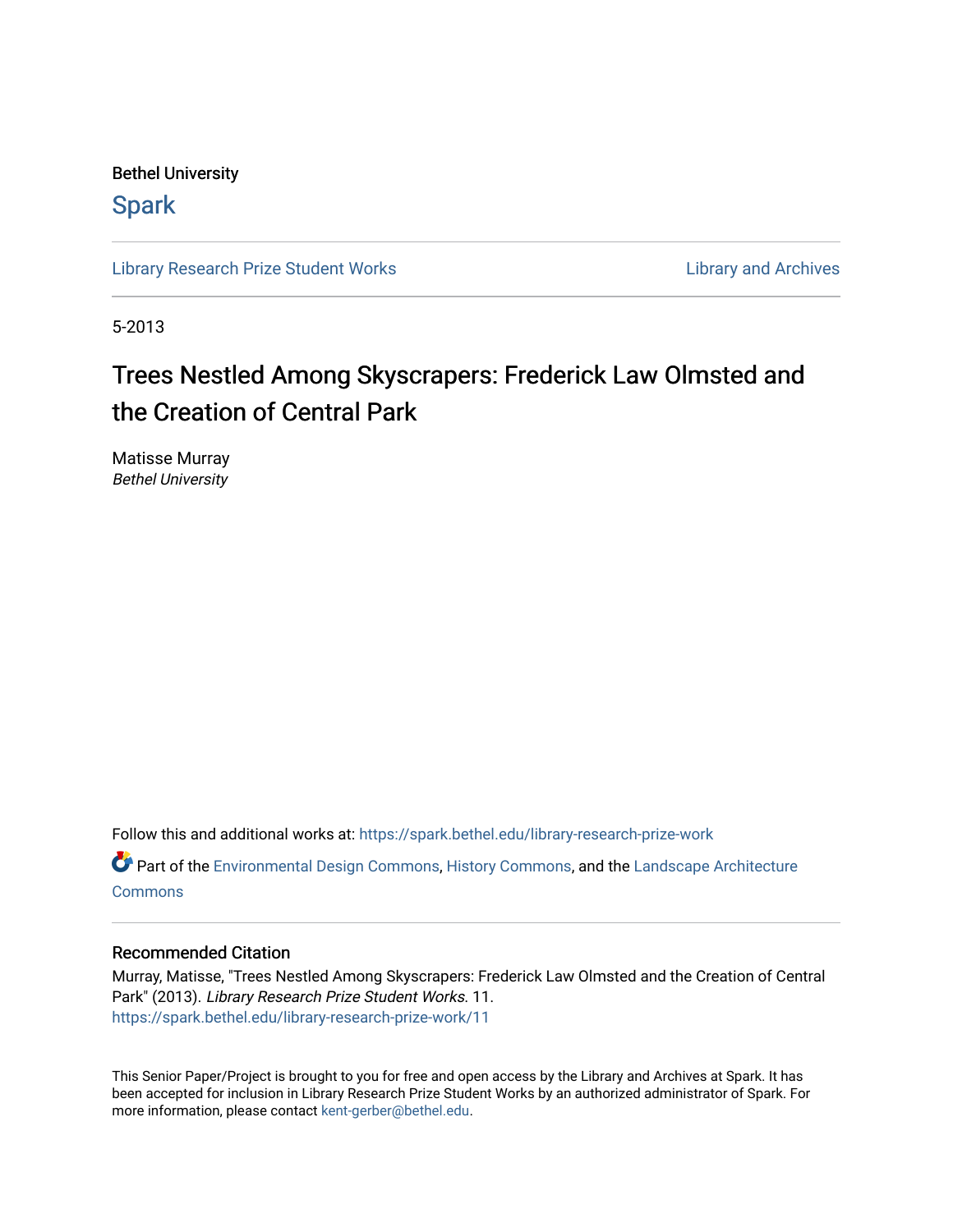Trees Nestled Among Skyscrapers: Frederick Law Olmsted and the Creation of Central Park

By Matisse Murray

HIS499 Department of History Senior Seminar Dr. AnneMarie Kooistra Fall 2012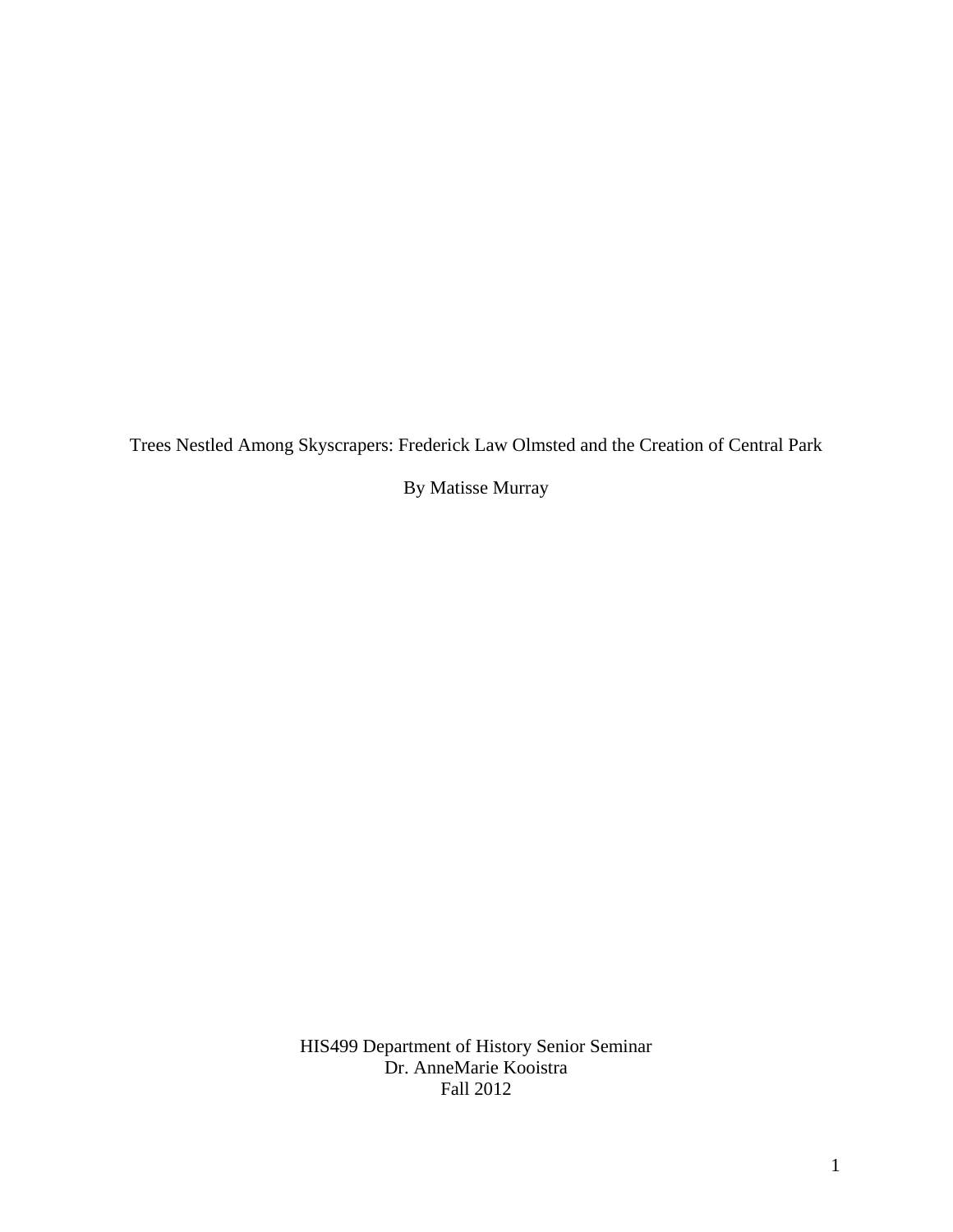An aerial shot of New York City affords its viewers the sight of an unmistakable skyline bedecked with glittering lights, crowded with lofty skyscrapers and checkered by perfectly parallel and perpendicular streets that appear choked with bright yellow taxis and the blur of a peopled mass. Amidst all of this, however, is a prospect that seems both strangely out of place and yet completely natural: a perfectly rectangular stretch of green with patches of blue and winding strips of brown in the center of the island known as Central Park. Its 800 acres has grown up with the city, developing into a cherished place for people to come and work, play or even sleep under its trees. Its beauty attracts many visitors each year and yet perhaps few would guess the degree to which the ostensibly natural grounds were the painstaking fruits of two men's labor. It would be one in particular, however, whose beliefs about the landscape and society at large would inform the park's purpose. When Frederick Law Olmsted helped to design this space, he undertook the task with a strong concern for the proper character of America's democracy as well as its people.

In the remarkable degree of scholarship that has been written on Frederick Law Olmsted since a resurgence of interest in his life during the early 1970s, there have been a number of varying interpretations regarding the social attitudes with which he approached his first major project, New York's Central Park. Following a classic pendulum pattern, study has vacillated between emphasizing his democratic vision for the park to placing more of a focus upon his esteem for gentility. In the former, scholars such as biographer Laura Wood Roper described Olmsted's idea of Central Park as a place for Americans of all classes to come and enjoy natural beauty together; the park's open access reflected Olmsted's interest in the park's service to all city-dwellers.<sup>1</sup> In the latter, however, historians such as Geoffrey Blodgett objected to this

 1 Laura Wood Roper. *FLO: A Biography of Frederick Law Olmsted*. (Baltimore: John Hopkins University Press, 1973).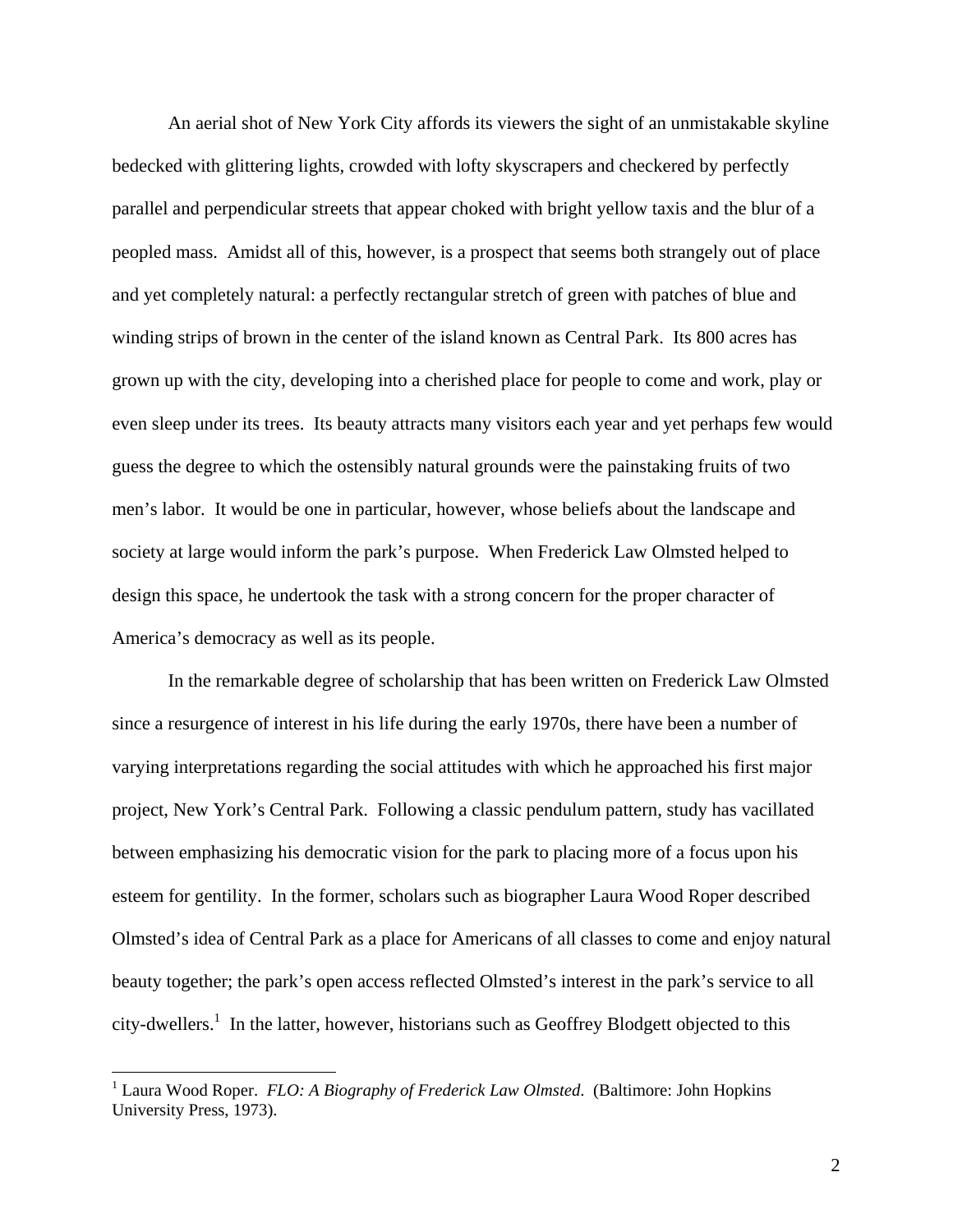flattering view and instead drew attention to Olmsted's sympathy for aristocratic notions of refinement, with the park acting as a civilizing institution for the betterment of the working classes.<sup>2</sup> These views were eventually somewhat reconciled by later scholars such as Susanna Zetzel, who portrayed Olmsted as one with democratic convictions, qualified by his regard for gentlemanly manners.<sup>3</sup> This more balanced approach has recently been overtaken somewhat with another wave of more positive scholarship, linked with historians such as Witold Rybczynski and Elizabeth Barlow Rogers who accept Olmsted as a man of his time but have chosen to cast his intentions in a sympathetic light, writing in a general tone of celebration rather than critique.<sup>4</sup> For many of these men and women, the papers of Frederick Law Olmsted have been an invaluable resource and the compilation of his letters and writings has been a major catalyst for ongoing scholarly discussion of Olmsted's life, philosophy and work.<sup>5</sup>

1

Albert Fein, *Frederick Law Olmsted and the American Environmental Tradition, (*New York: George Braziller, 1972).

<sup>2</sup> Robert Lewis, "Frontier and Civilization in the Thought of Frederick Law Olmsted," *American Quarterly* 29 (1977): 385-403.

Geoffrey Blodgett, "Frederick Law Olmsted: Landscape Architecture as Conservative Reform," *The Journal of American History* 62 (1976): 868-889.

<sup>&</sup>lt;sup>3</sup> Susanna Zetzel's article, "The Garden in the Machine: The Construction of Nature in Olmsted's Central Park" (found in *Prospects* 14 (1989): 291-339) is a fascinating look at the various contradictions that characterize both Central Park and the beliefs that contributed to its design. Zetzel examines the middle ground that Olmsted navigated between nature and artificiality, 19<sup>th</sup> century genteel reformers and the Jeffersonian agrarian tradition as well as the civilized style of Andrew Jackson Downing and Henry David Thoreau's enthusiasm for the ruggedness of the wilderness. My own paper follows more in the spirit of her work than that of other sources that I have read. For another more balanced look at the competing impulses in Olmsted's goals, see Charles Beveridge, Paul Rocheleau and David Larkin's *Frederick Law Olmsted: Designing the American Landscape* (New York: Universe Publishing, 1998). 4 Witold Rybczynski, "Why We Need Olmsted Again," *The Wilson Quarterly* 23 (1999): 15-21.

Elizabeth Barlow Rogers, *Landscape Design: A Cultural and Architectural History*, (New York: Harry N. Abrams, 2001).

<sup>&</sup>lt;sup>5</sup> See *The Papers of Frederick Law Olmsted Vols. 1-7*. The Frederick Law Olmsted Papers project began in the early 1970's and published its first volume in 1977. The project has made Olmsted's papers available in book form and therefore accessible outside of the Library of Congress, where they are still housed in the Manuscript Division. Several of the scholars involved in recent Olmsted scholarship, such as Charles Beveridge and David Schulyer, have worked on the project, and others, such as Elizabeth Barlow Rogers, the first administrator of Central Park since Olmsted himself, have acted as outside sources of assistance. The project is in the midst of preparing its eighth volume for publication and plans to have a total of twelve volumes, providing coverage for the whole of Olmsted's career. On their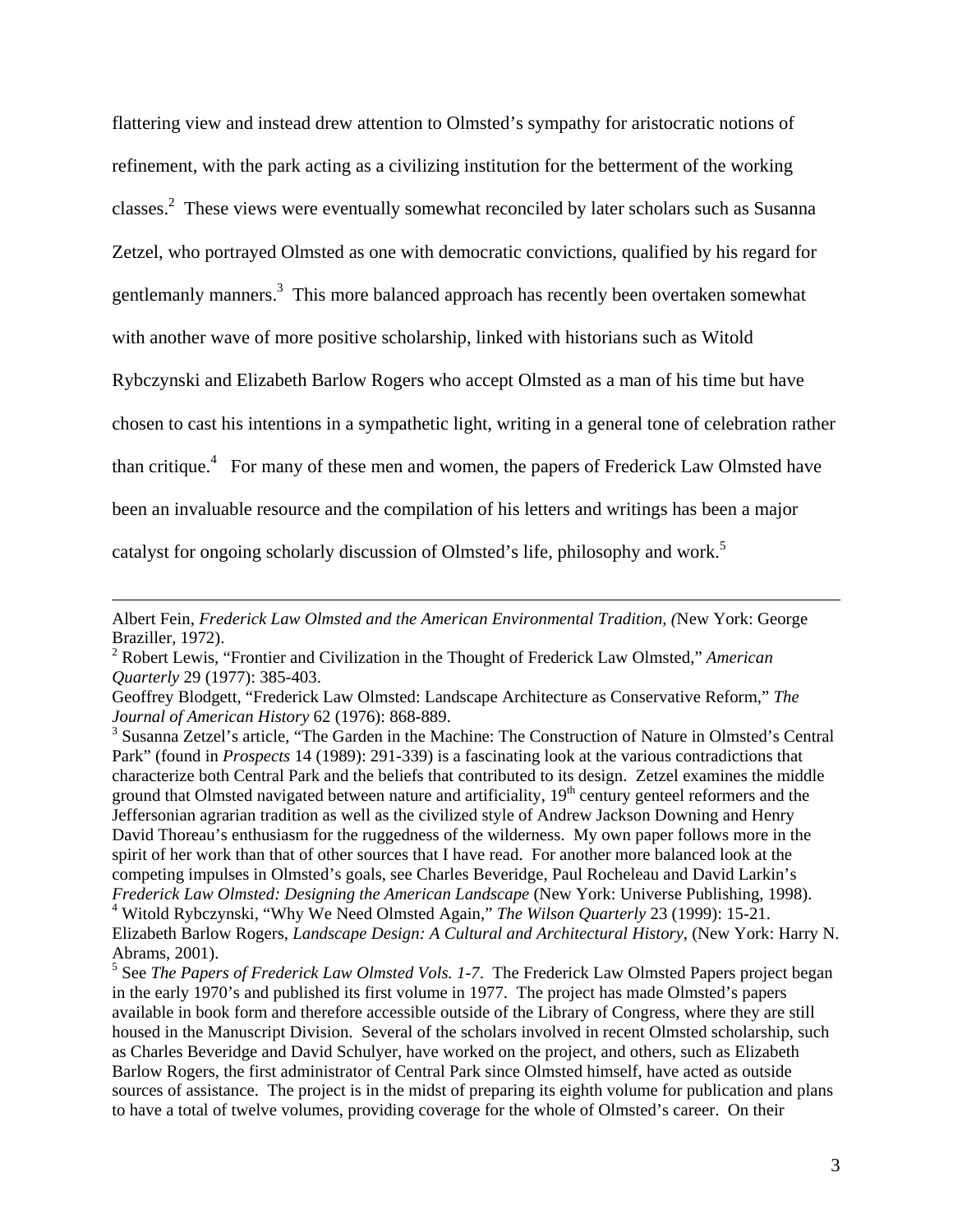One significant reason that the resolution of these two conflicting impulses has proven so elusive is that Olmsted's social sensibilities were a complex blend of compassion, conscientiousness and exhortation. His life experience instilled in him a sense of sympathy for those in the working class and for the great potential for misery that this condition could engender. Alongside of this, however, was Olmsted's undeniable regard for refinement and having an appreciation for taste and cleanliness. The creation of Central Park brought all of these values to the fore as Olmsted set out to establish a public space whose beauty and orderliness may have appeared to appeal to the upper classes, but which would actually be open for all city dwellers to enjoy. His vision for the park was, therefore, not necessarily either democratic or aristocratic, but republican in spirit, incorporating accessibility with education, physical refreshment with social uplift and participation of all with the oversight of the few. It was an endeavor wholly resonant with the pulse of  $19<sup>th</sup>$  century America.<sup>6</sup>

 Frederick Law Olmsted was born in 1822. The first several decades of his life appeared as a series of aimless endeavors, yet in reality each provided him with a collection of skills and attitudes that would shape his vision of New York's Central Park. Olmsted's concern for the disadvantaged, his appreciation of gentility and administrative ability, as well as his reverence for nature all emerge from his early life experiences. Olmsted was raised in Connecticut and his New England upbringing was to greatly impact the value that he placed upon community ties and neighborly connection as well as the significance of education and the capacity of all to learn. He was the firstborn of John and Charlotte Olmsted and had only one other full-blooded

website is information about the people involved as well as the timetable of the project (http://www.olmsted.org/flo).

<sup>&</sup>lt;sup>6</sup> Throughout this paper, I will be using the term "republican" and "classical republican" in reference to the classical republicanism that had a significant presence in America during the era of the Early Republic. This ideology is predicated upon the expectation that citizens will be politically active and therefore places an emphasis upon civic virtue as a result of political and moral education.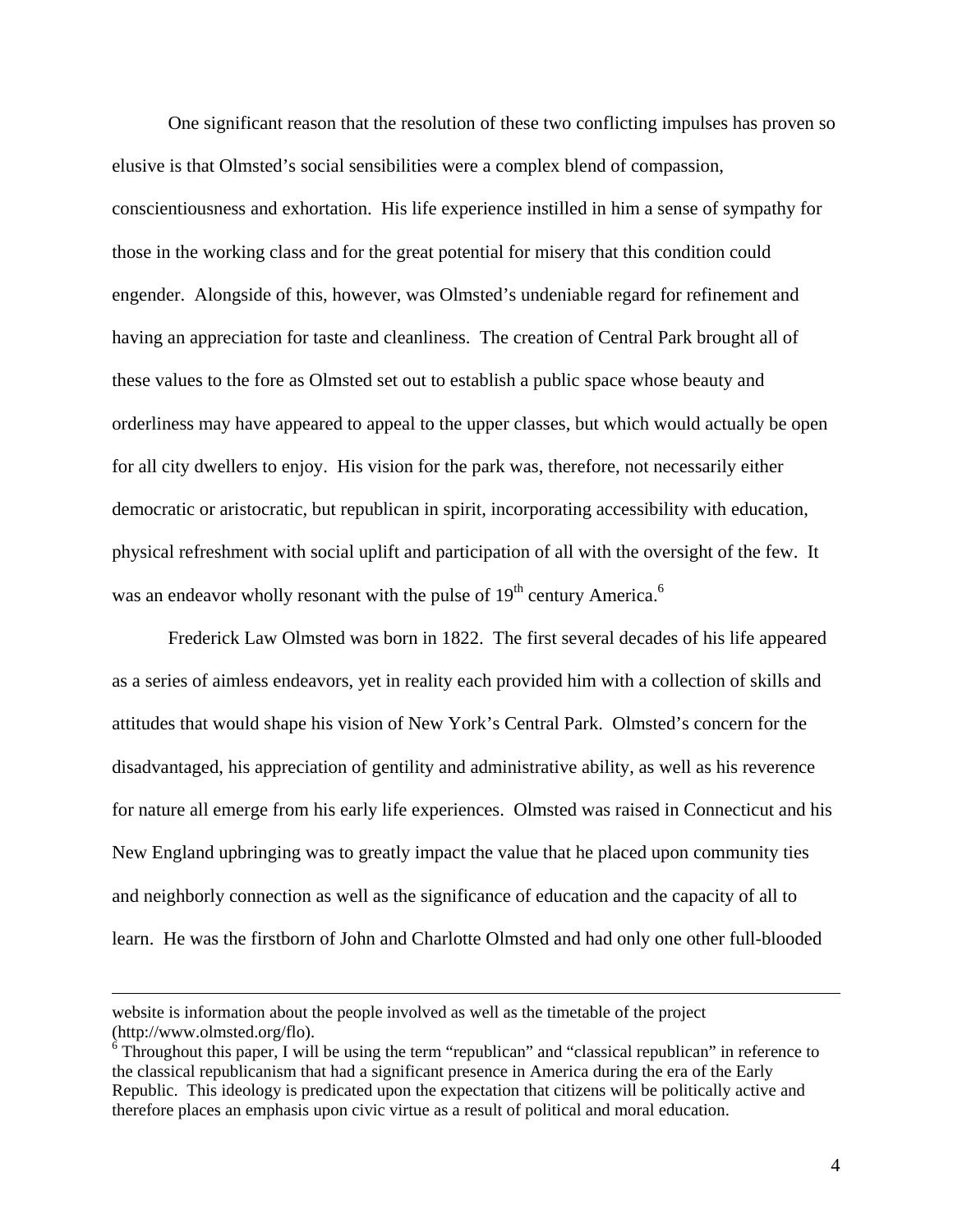sibling, also named John, before his mother died in 1826. The two became close throughout their youth as well as into adulthood and through his brother's later tenure at Yale University Frederick gained several significant acquaintances who would impact his views of city life, social reform as well as of the transcendental power of nature.<sup>7</sup>

Despite the early death of his mother, Olmsted had a secure home and steady relationships with not only his siblings, but his father as well. John Olmsted Sr. enjoyed financial success as a merchant in Hartford and his son grew up in a home that regularly included such objects of luxury as mahogany chairs, a piano and a generous collection of books. $8$ Frederick Law Olmsted would come to depend upon the family's continuing monetary prosperity as he searched for a steady life's pursuit.<sup>9</sup> This consistent financial security exposed Olmsted to the taste, manners and refinement of the genteel classes that he would so come to admire.

 Despite the stability that his family provided him, a sense of uncertainty would continue to characterize the early part of Olmsted's life. This manifested itself not only in the amount of time that it took before he discovered a definite vocation, but also in his childhood tendency to wander about the villages outside of Hartford, exploring the countryside and enjoying the outdoors.10 Olmsted also experienced a tumultuous series of attempts at formal education. His early school experiences were usually physically and mentally jarring as the young boy experienced strikingly violent disciplinary techniques, which many of his teachers, most of them clergymen, practiced. Compared to these later experiences, Olmsted's earlier time with the more mild mannered Reverend Whittemore and the opportunities for wandering and learning around

<sup>7</sup> Roper, *FLO,* 5-12.

<sup>8</sup> Roper, *FLO*, 12-13.

<sup>9</sup> Charles Capen McLaughlin. "The Environment: Olmsted's Odyssey," *The Wilson Quarterly* 6 (1982): 80.

<sup>10</sup> Elizabeth Stevenson. *ParkMaker: A Life of Frederick Law Olmsted*. (New York: Macmillan Publishing Co., 1977), 1.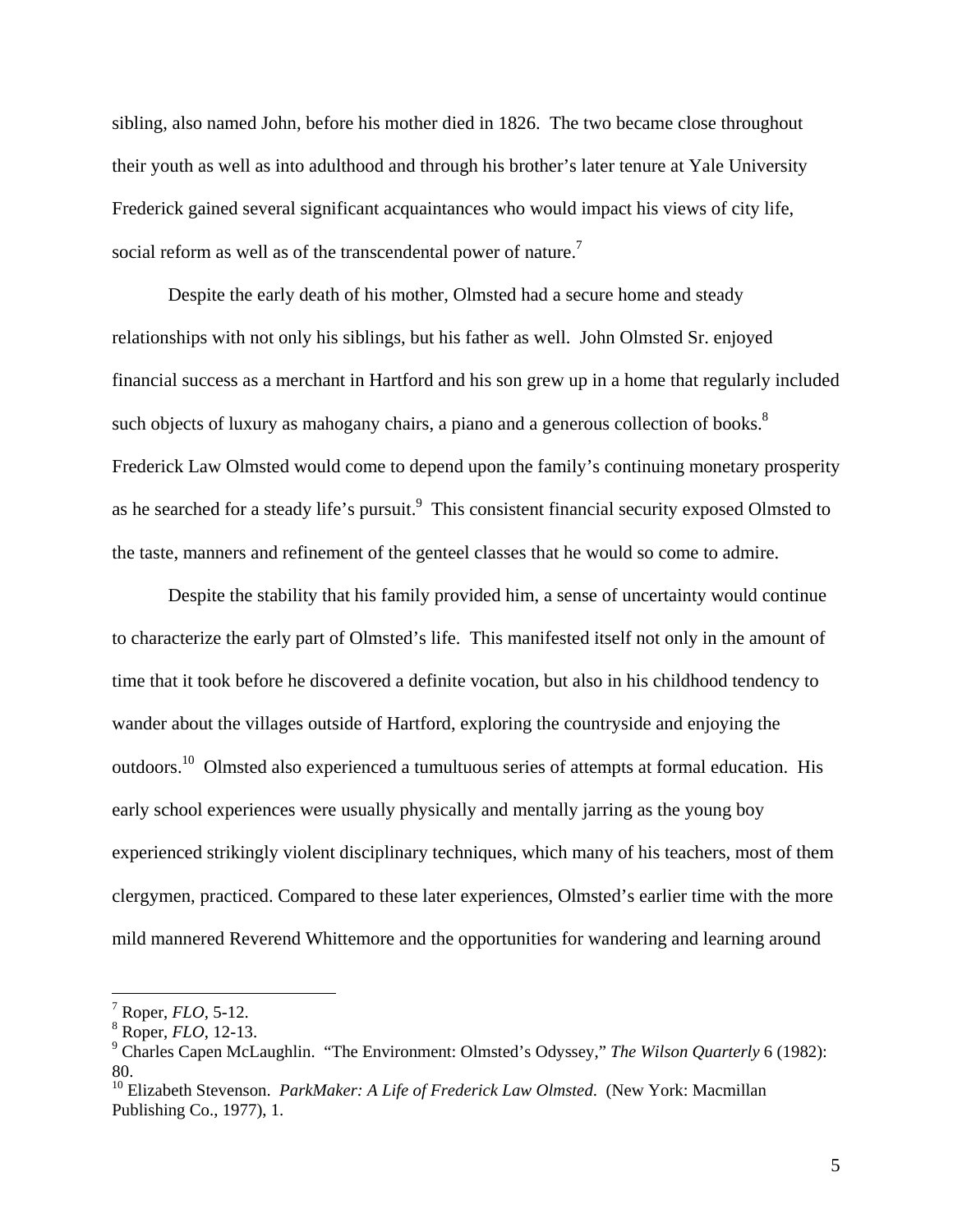the small farm where he then lived, were an idyllic interlude between home life and formal schooling.<sup>11</sup> It is significant to note that Olmsted experienced very little formal education and yet would devote much of his life to designing public institutions that he hoped would have an educative effect upon those who visited them. It is a testament not only to his own unhappy school experiences but also to his belief in the superiority of nature's influence over the power of human instruction that landscape was to be the medium by which this effect would take place.

 At the end of this scattered schooling lay Olmsted's expected entrance to Yale College, a prospect that his unfortunate exposure to sumac poisoning at the age of fourteen, blighted; the encounter rendered him almost blind for a time, making intensive academic study an impossibility in the near future. As a result, Olmsted once more began an education through private tutoring, this time however, concerning the study of civil engineering instead of books and religion. While time with his previous tutors had done little to affirm his personal piety, Olmsted's childhood experiences with independent reading had been extensive and constructive. The curiosity that characterized his time in the outdoors also carried over into his literary habits, as he explored the libraries of family members and friends. His uncle Jonathan Law was a friend of the poet John Greenleaf Whittier and had an abundance of books (as well as several garden beds) to share with the young Olmsted. The collections of his grandmother as well as of his own father also provided him with ample reading material ranging from biographies of British poets to the nature of landscape and scenery.<sup>12</sup>

John Olmsted Sr. also provided other forms of education for his children apart from private religious instruction, exposing his two eldest especially to cultured experiences such as musical gatherings and lectures given by prominent intellectuals of the day. In addition, the two

<sup>11</sup> Roper, *FLO*, 9.

<sup>12</sup> Roper, *FLO*, 10-11.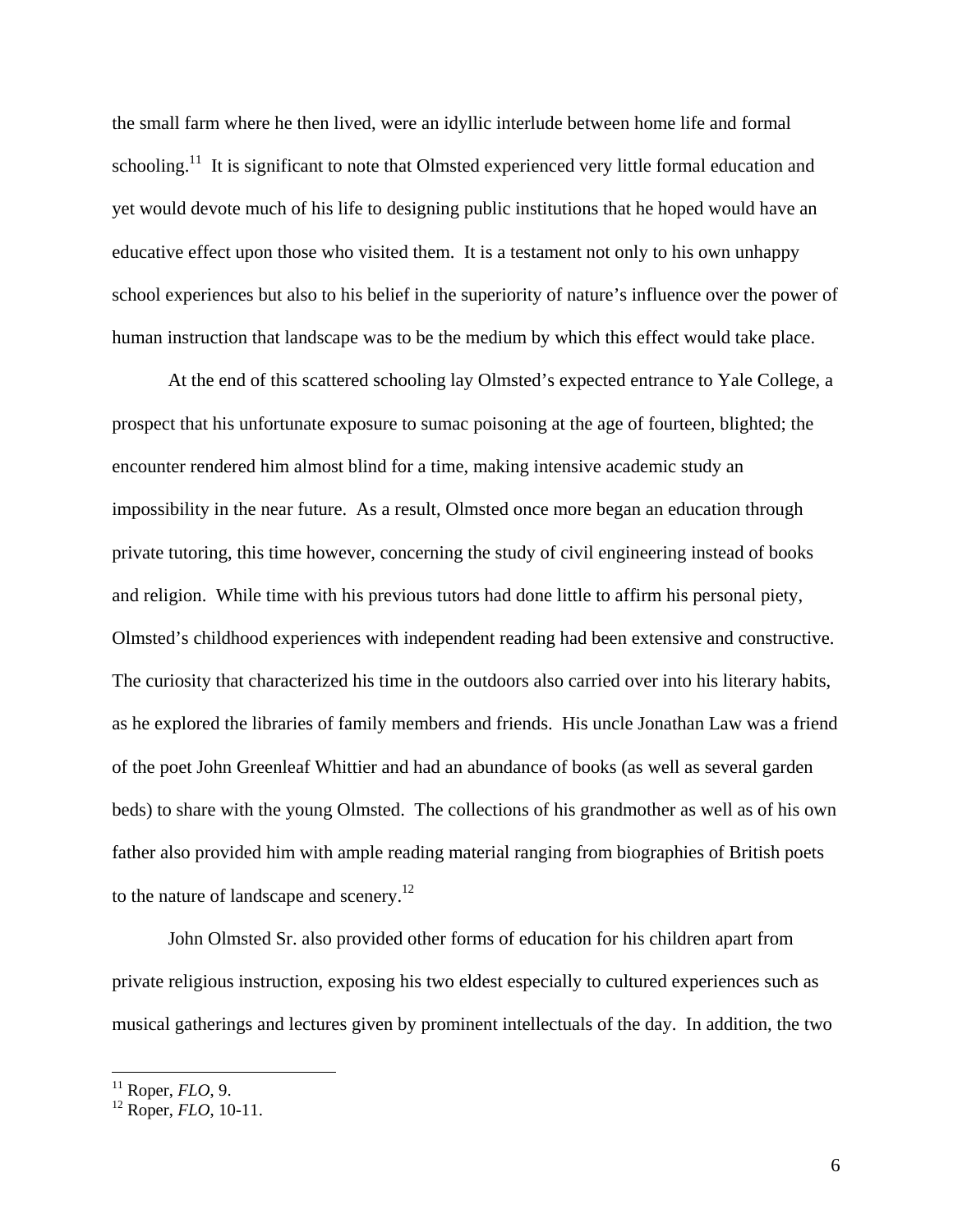boys developed skills such as language, drawing and horsemanship.<sup>13</sup> Significantly, John Olmsted Sr. found great delight in beautiful scenery and brought his family on trips across New England in search of picturesque landscapes and the beauty of God's creation, further bolstering Olmsted's already eclectic education. Although Olmsted never truly owned this spirituality, his father's love and appreciation of natural beauty powerfully impacted him in a way that later greatly informed his work as one who would make a living from bringing this beauty of the countryside to urban spaces.<sup>14</sup>

It is therefore, perhaps not surprising that travel would become a significant part of Olmsted's life and work, for despite the uncertainty that surrounded his future prospects, Olmsted's intellectual enthusiasm, emotional fervor and natural curiosity would continue to drive the courses that he would pursue before coming to his ultimate career. He would find little satisfaction in his early adulthood, as he experimented in a variety of trades but his experiences did provide him with skills that would serve him well in the creation of Central Park. Studying civil engineering taught him to survey land and gave him the opportunity to practice drawing hypothetical cities. A brief period working in a Manhattan dry goods business served to familiarize Olmsted with the stresses of city life, while an unhappy voyage at sea under a tyrannical captain gave him a sense of sympathy and concern for those in positions of subordination. Both would inform the consideration that Olmsted would later show to downtrodden urban dwellers in his planning of Central Park.15

As he recuperated from seafaring, Olmsted spent time with his brother John at Yale. The people with whom he interacted profoundly shaped Olmsted's ideas regarding science and even

<sup>13</sup> Roper, *FLO*, 11.

<sup>&</sup>lt;sup>14</sup> Lee Hall. *Olmsted's America: An "Unpractical Man" and His Vision of Civilization.* (Boston: Little, Brown, 1995), 14-15.

<sup>15</sup> Stevenson, *Parkmaker*, 12-13

Hall, *An "Unpractical Man,"* 18.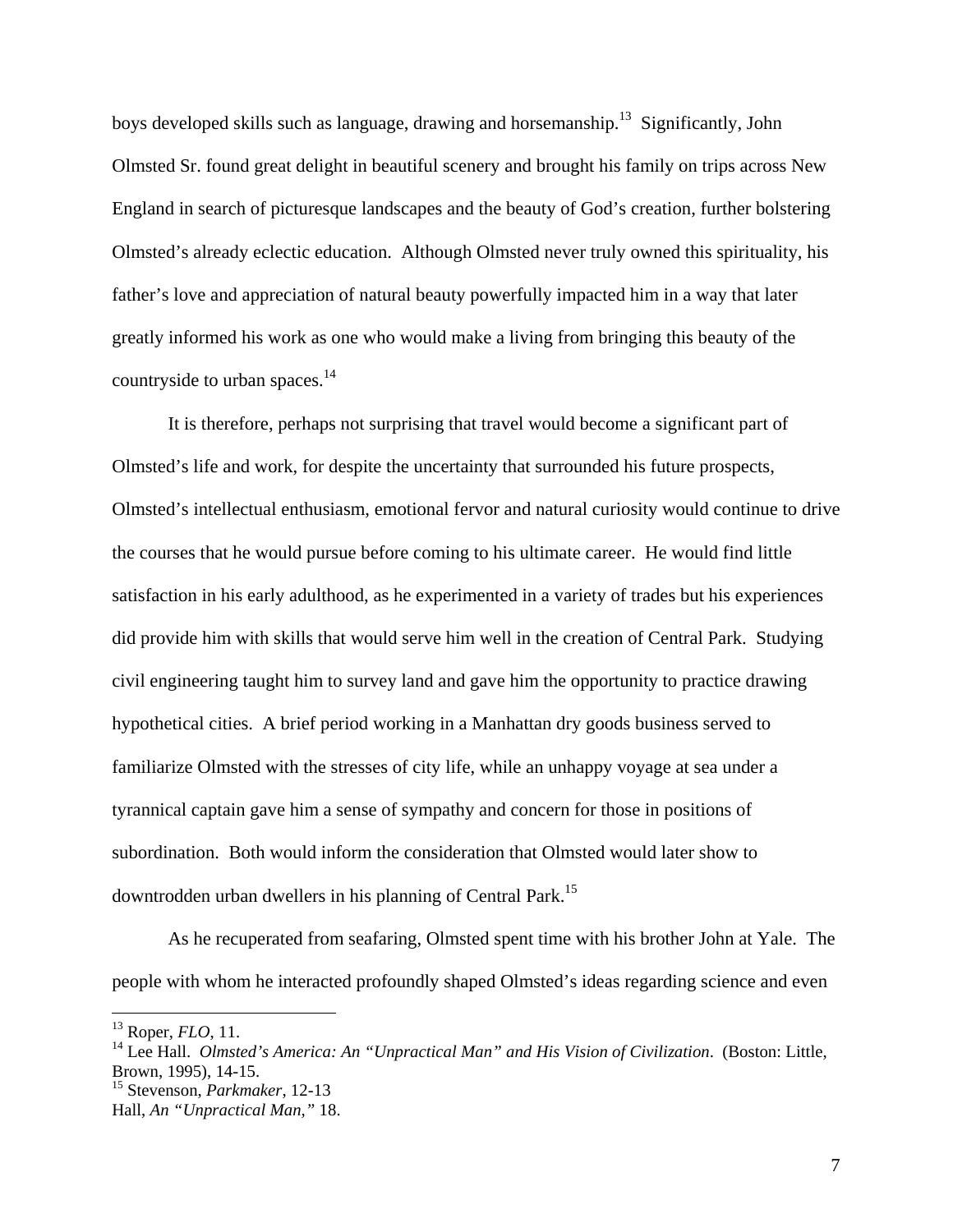nature. One Professor Silliman gave lectures on science at the college, which stimulated Olmsted's interest in scientific knowledge and its practical application.<sup>16</sup> His more abstract notions regarding rural scenery, nature and even the limited character of his education were encouraged and uplifted by Elizabeth Baldwin, a young woman with whom Olmsted had a relationship that appeared to be characterized, on his part, more by admiration and awe than romance. She was a key voice in Olmsted's life, especially as he grappled with the informality of his schooling and whether or not he was able to truly become a "cultured man." She affirmed his ability to rise above his scattered education and encouraged his reading of authors such as Ralph Waldo Emerson, John Ruskin and Thomas Carlyle.<sup>17</sup> These men significantly impacted Olmsted, deepening his understanding of nature and shaping his views of education, morality and the spirit of social reform. Ruskin and Carlyle, both Europeans and known as "prophets" of the  $19<sup>th</sup>$  century because of their critical writings, would provoke Olmsted to ponder nature's educative effects, the moral underpinnings of art as well as action as a result of duty.<sup>18</sup> When combined with his identity as an American and a New Englander, these exhortations to action would contribute to Olmsted's developing sense of responsibility for others, a belief that undergirded the republican spirit that his later projects, including Central Park, would embody.

It was during this time that Olmsted turned to agriculture as a profession. He was resolved, however, not to simply commit himself to being a farmer, but rather a scientific farmer. This decision united his affinity with yeomanry with his desire for the public good, given the vast importance of agriculture to the nation and the possibility of improving it through scientific

<sup>16</sup> Stevenson, *Parkmaker*, 27-29.

<sup>17</sup> Roper, *FLO,* 40.

<sup>&</sup>lt;sup>18</sup> Encyclopedia Britannica online has two very brief introductory articles on both Carlyle and Ruskin that provide a basic understanding for the general context of their works and a significant amount of both men's writings can be found through Project Gutenberg. For an article on John Ruskin's views of education, which I found to be especially pertinent in my research, see Dr. Sara Atwood's article "John Ruskin on Education" at < http://www.infed.org/thinkers/john\_ruskin.htm#cite>.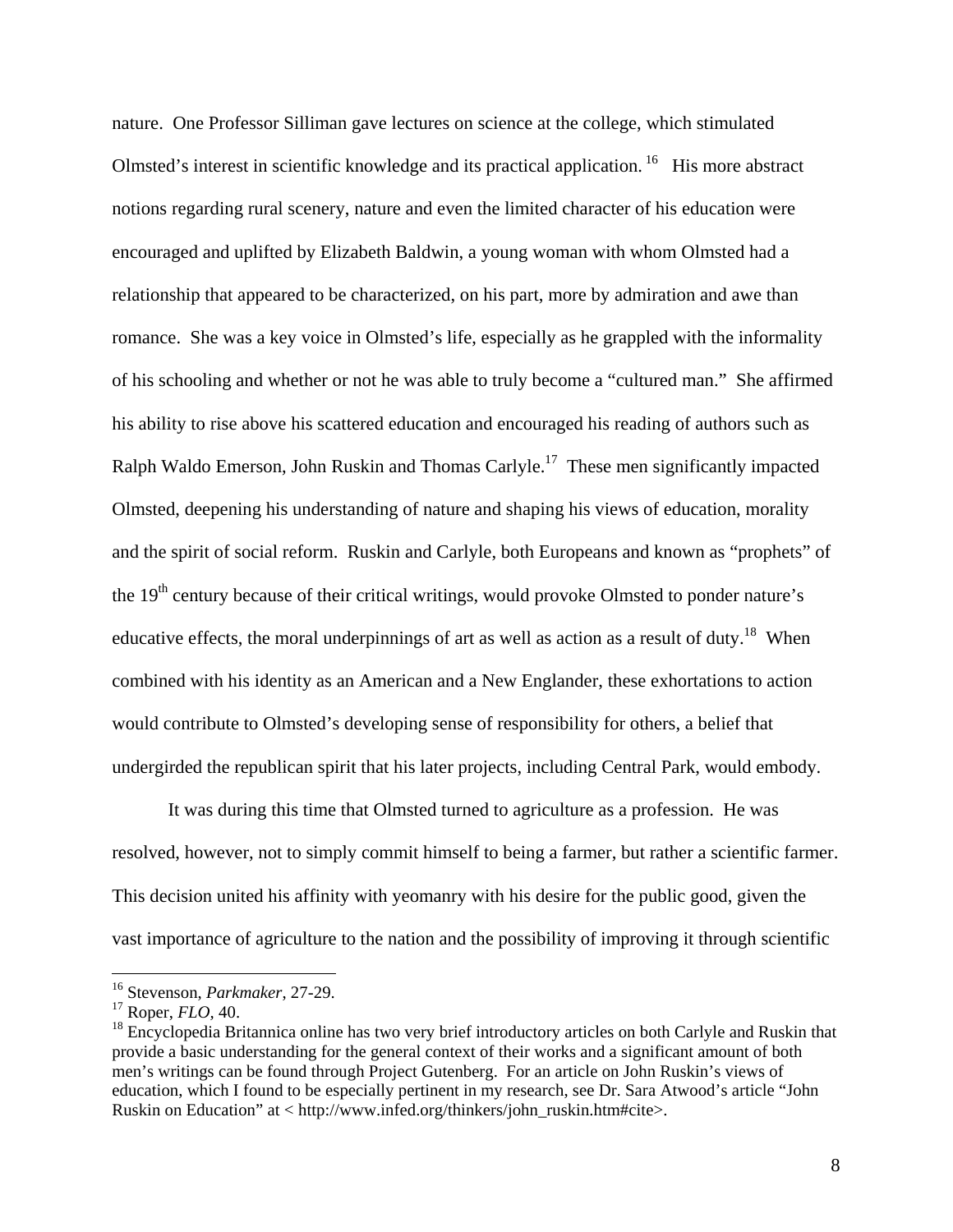exploration, and illustrated the effect of his upbringing in the independent farming community of New England.<sup>19</sup> Even this venture, however, was to have an uncertain beginning, with Olmsted moving between three different farms before finally settling upon a plot of land on Staten Island in 1848. Prior to this, he had spent time with other farmers in order to study the ways in which other agriculturists worked their own land. Olmsted owed this part of his life not only to these models, but also to his father who had once more been willing and able to finance each of his endeavors. Although some poorly given financial advice rendered Olmsted unable to make much money from his farm, he demonstrated success in other ways, from gaining recognition for his crops at regional agricultural fairs to demonstrating a range of administrative abilities that he used to direct the laborers that worked for him, skills that would again prove invaluable in his later work with Central Park.<sup>20</sup>

With the domestic help of his Aunt Maria, Olmsted transformed his farm into a pleasant, well ordered home and it was not long before he also set about making improvements to the exterior parts of his land, changing locations of various buildings and reworking some natural elements by planting trees and creating a pond. During this project, he made use of the skill and eye that he had been developing in his time studying civil engineering in addition to the work of neighboring farmers.21 Olmsted also continued to read widely, including the *Horticulturist*, a publication written by the popular American landscape designer Andrew Jackson Downing. Downing asserted that landscape design could act as a vehicle of social reform and improvement, an idea that Olmsted would adapt and later implement in his own landscaping endeavors.<sup>22</sup>

<u>.</u>

<sup>19</sup> Hall, *An "Unpractical Man,"* 24.

<sup>&</sup>lt;sup>20</sup> Charles Capen McLaughlin, introduction to *The Papers of Frederick Law Olmsted, Vol. One: The Formative Years, 1822-1852*, (Baltimore: John Hopkins University Press, 1977), 7.

<sup>21</sup> Stevenson, *Parkmaker*, 44-45.

<sup>22</sup> McLaughlin, *Papers of FLO Vol. Three* Introduction, 4.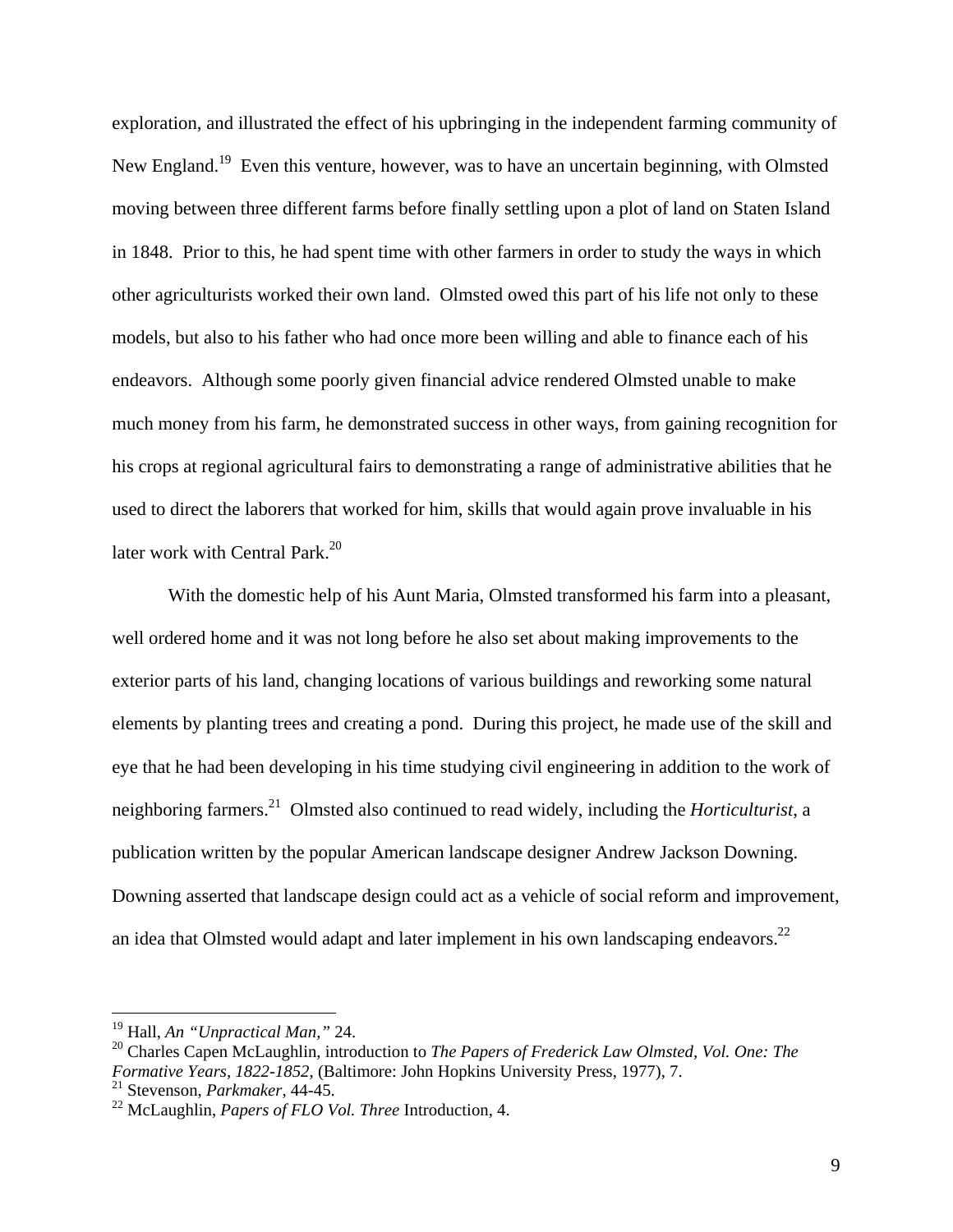Despite his growing appreciation of solitude, Olmsted was, gladly, not alone during this time of busyness and his brother John and their mutual friend Charles Loring Brace often visited him at his farm. Charley, as he was known to the Olmsted brothers, was a colleague from Yale, preparing for a life of Christian service, while John pursued a degree in medicine. Throughout their friendship, the three of them found within each other intellectual stimulation and provocation as they discussed subjects from the morality of slavery to the truth of the Christian faith. One of the ways in which Charley was especially influential for both brothers was the way in which he exposed the two of them to the ugly underside of urban life. Later the founder of the Children's Aid Society, he came to realize his call to work on the behalf of children on the streets of New York and became instrumental in illustrating for the Olmsted brothers the hardship and poverty that existed within the city.<sup>23</sup>

It was with these two men that Olmsted embarked upon his next journey abroad in the spring of 1850. John's health had always been tenuous and his family hoped that a trip to England would help his tuberculosis. Charley, on the other hand, was interested in gaining knowledge for his work concerning European methods of care for the less fortunate, including prisoners and children. The two planned a walking tour through England and Olmsted made a concerted effort to ensure that he would not be left behind.<sup>24</sup> The trip would later prove to be significant for Olmsted's career as well and he kept a detailed account of his experiences there that he would later turn into a book called *Walks and Talks of an American Farmer in England*.

His trip to England was to be the one of several excursions that would shape Olmsted's views of civilization, cities and the landscape. As a member of a family with English heritage, the visit was powerful on multiple levels for the young farmer. He took copious notes of the

<sup>23</sup> Stevenson, *Parkmaker*, 48.

<sup>24</sup> Stevenson, *Parkmaker*, 50-51.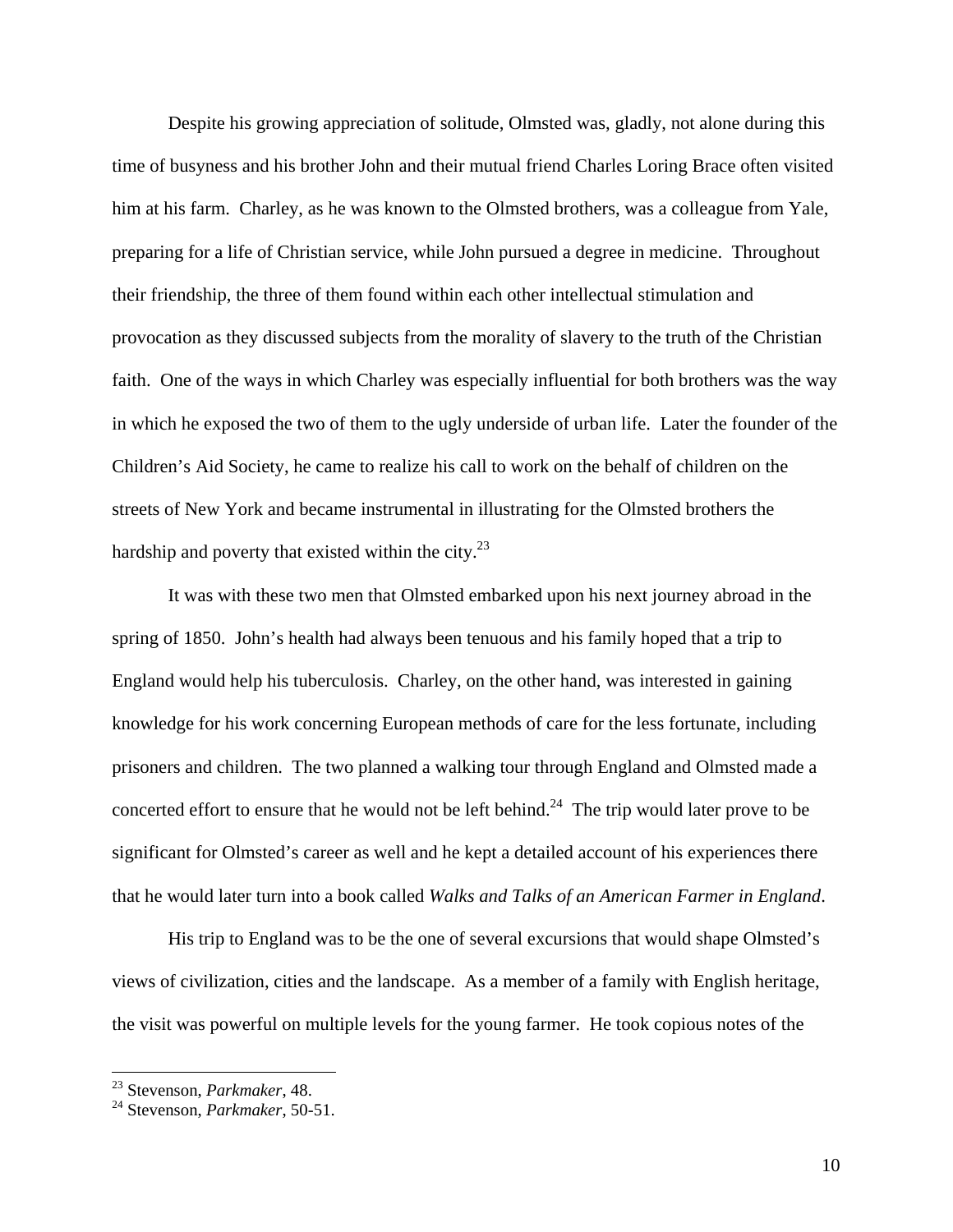manners that he encountered, the agricultural practices that he witnessed as well as the beauty that he saw. While the English countryside nearly overpowered his natural sensibilities with its expansive greenery and lush landscape, Olmsted was also struck by the poverty that he observed, especially in the city of Liverpool. The aristocratic tradition that still remained a part of English society offended the democratic convictions that he held, which recognized the natural rights that each human being enjoyed. In an echo of his wide reading, Olmsted adhered to the notion that it was the obligation of those fortunate enough to be among the upper strata of society to take on the responsibility and the duty of restoring the lower classes to not only liberty "but the capacity for liberty, for exercising the duties of liberty" through improvement. Too often, the elite unjustly left the impoverished classes to wallow in their brutal circumstances instead of attempting to assist their escape.<sup>25</sup> Olmsted also admired with concern the beautiful grounds of English estates as he became troubled by the knowledge that such beauty excluded the very class of people that made it possible.<sup>26</sup> The lack of attention and education given to the English working class constituted the more distressing parts of his journey and continued to fuel Olmsted's sense of social responsibility.

Despite these disturbances, Olmsted described with joy the beauty that he encountered and the observations that he made helped to hone a discerning eye of the natural landscape. Apart from the pastoral scenery of seemingly limitless stretches of grass that he wrote of in raptures, Olmsted also noted the beauty found in English parks. He was especially taken with the one recently built at Birkenhead, a space that he breathlessly called a "People's Garden." His writings describe an agreeably designed, well-adapted space, built in accordance with "science,

<sup>25</sup> Roper, *FLO*, 69.

<sup>26</sup> Hall, *An "Unpractical Man,"* 34.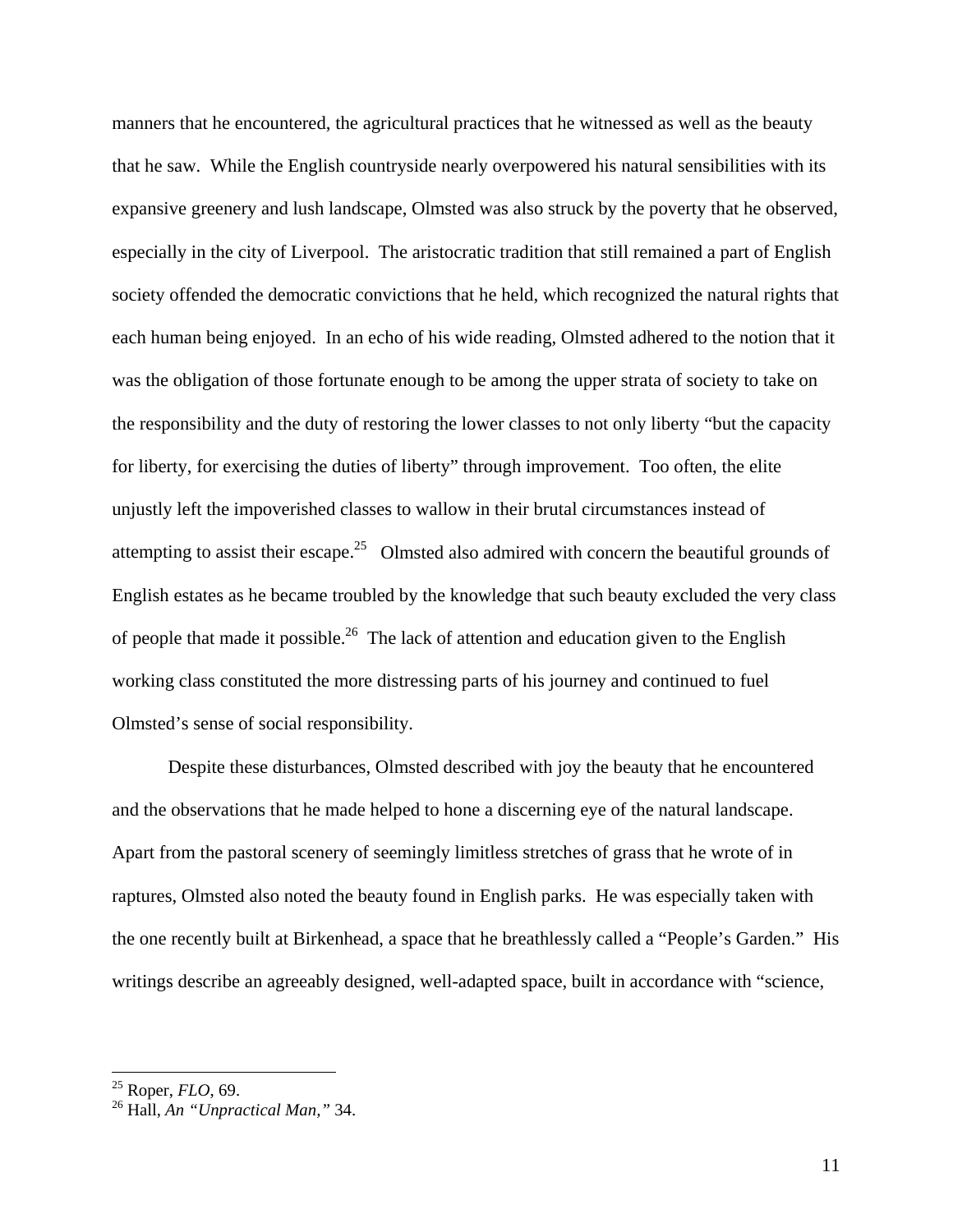taste and [an] enterprising spirit" that the public owned and all classes enjoyed.<sup>27</sup> Here it was that Olmsted found the reconciliation between aesthetic splendor and social conscientiousness. He was enormously pleased not only by the design of the park, but also by its accessibility and the benefit that it could bring to the wide range of visitors that it would attract.<sup>28</sup>

*Walks and Talks* was published in 1852 and proved to be the beginning of a literary career. In 1852, Olmsted accepted the task of traveling the American South on behalf of the newly established *New York Daily Times* and compiling his observations for publication in the newspaper's column.<sup>29</sup> This journey too would be influential for Olmsted's later career, crystallizing many of his beliefs about proper American character and gentility, especially as it pertained to American democracy and the free labor ideal that the North emphasized.<sup>30</sup>

In his descriptions of the South, Olmsted did not demonstrate either preconceived affection or distaste and again displayed his keen eye for detail through his extensive observations. Although his accounts were to be simply about general southern society, much of his correspondence invariably turned to slavery. In Olmsted's mind, after observing the lack of social amenities, community endeavors as well as the sorry state of homes and other buildings that he found, slavery was morally wrong and economically harmful. It was a system detrimental to both blacks and whites, a hindrance to either race's attempt to achieve a state of civilization, as well as utterly disastrous for the land.<sup>31</sup> Olmsted saw in the slave states a need for

1

<sup>27</sup> Frederick Law Olmsted, *Walks and Talks of an American Farmer in England* (Ann Arbor: University of Michigan Press, 1967), 55.

<sup>28</sup> Hall, *An "Unpractical Man,"* 35.

<sup>29</sup> McLaughlin, *Papers of FLO Vol. One* Introduction,12-13.

<sup>30</sup> Beveridge, *Designing the American Landscape,"* 21.

<sup>31</sup> Roper, *FLO*, 89.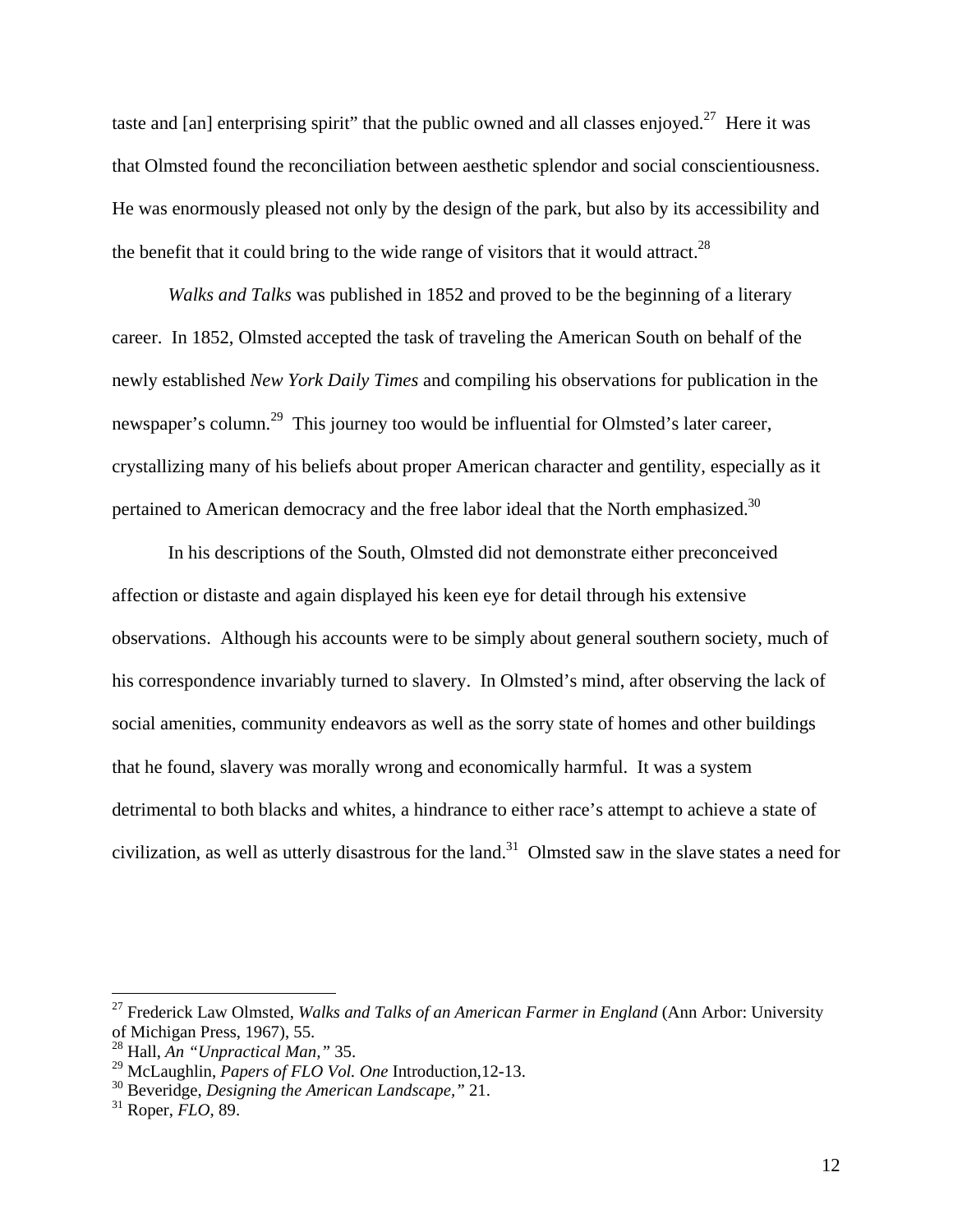the free labor system and attributed the region's want of general prosperity and mediums of culture such as schools and lecture societies, to the type of labor upon which it depended. $32$ 

Even among the southern aristocracy, Olmsted saw little evidence of cultivated understanding or refinement, and the absence of beneficial institutions, he believed, prevented what little did exist from ever reaching the poorer classes. A significant departure from this overall unflattering picture that Olmsted painted of the South came as a result of a conversation with another of John's Yale colleagues, Samuel Perkins Allison, whom he met on a second trip to the South in 1853. By this time, Olmsted had long expressed admiration for gentility and it was this appreciation of gentlemanly behavior that disturbed his esteem for the free labor ideal. He and Allison engaged in a debate about the merits of both slave and free labor systems. Olmsted staunchly believed that the latter was the superior structure, but was forced to concede that though the northern system allowed for the "general elevation of all classes," it produced few who could be rightly given the title of "gentleman." Improving the desirability of the free labor system became a key component of Olmsted's beliefs regarding American society. Without providing the people at large with institutions of cultural uplift and contact with the refined, the general populace would never be able to attain that capacity for taste and degree of gentility that Olmsted valued so highly.<sup>33</sup> Throughout his southern journey, he grappled with the admirable qualities of generosity and courtesy that he found in southern gentlemen along with their deficiencies in what he saw as northern qualities of morality and industry. The former could not excuse the latter and, as in England, Olmsted expressed his wish to see the refinement of gentlemen united with the freedom of the plebeian.<sup>34</sup> Not only did Olmsted adhere to a

<sup>32</sup> Stevenson, *Parkmaker*, 78.

<sup>33</sup> Beveridge, *Designing the American Landscape*, 21.

<sup>34</sup> Beveridge, *Designing the American Landscape*, 17.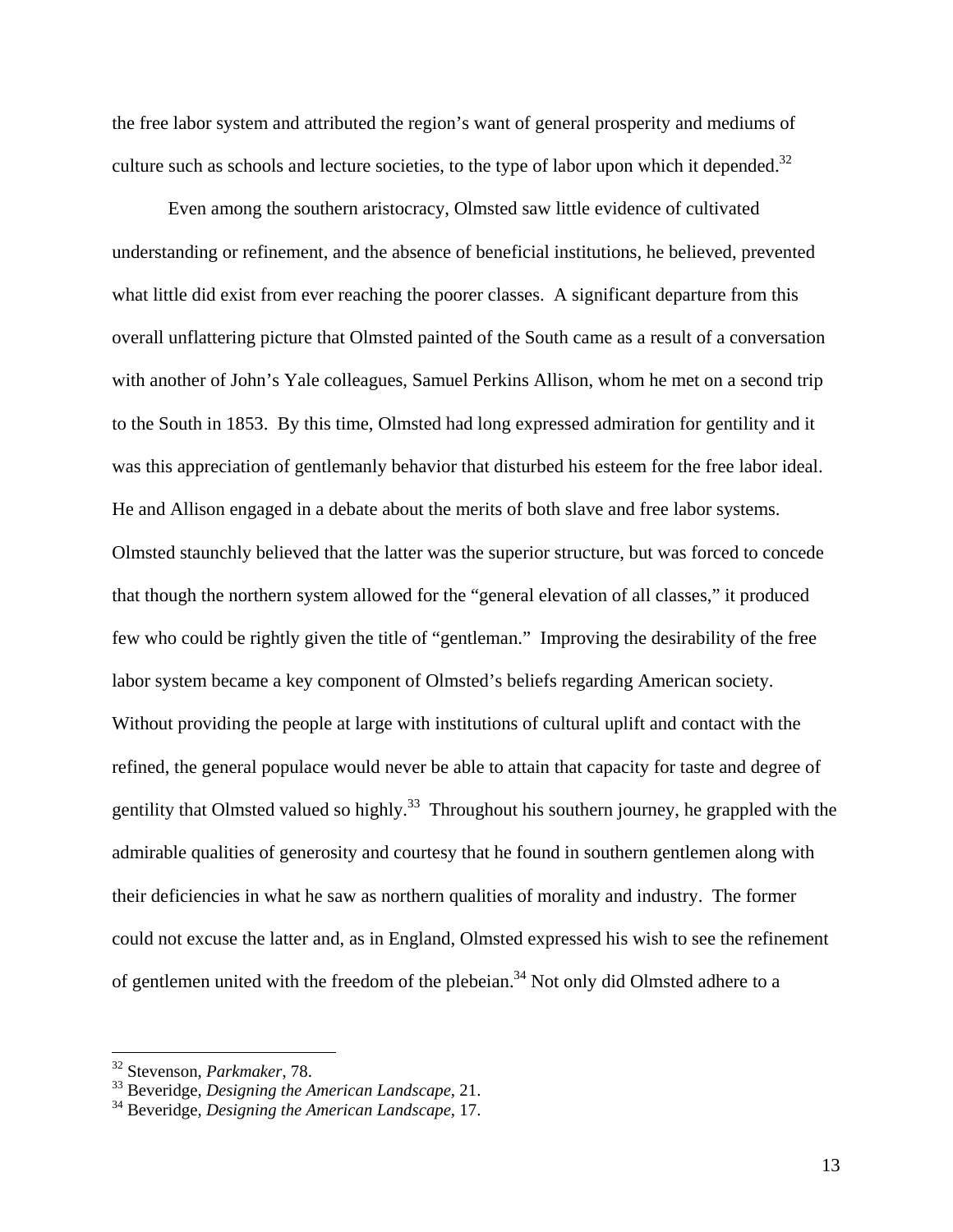republican sense of social responsibility, but he also believed in the balance that republicanism found between improvement and sovereignty and cultivating virtue and facilitating liberty.

Olmsted would find a glimmer of what he was searching for on his second trip to the South, at the end of which both he and his brother John traveled through Texas. A series of German settlements that the two of them encountered near San Antonio, "living independently by their own labor, relishing the social and political freedom they had vainly sought at home [and] enjoying the intellectual pleasures accessible to well-cultivated minds even at the edge of the wilderness<sup>"35</sup> embodied everything that Olmsted believed about civilization: cleanliness, intellectual curiosity, culture, domesticity and hard work, many of the traits which had surrounded him growing up.<sup>36</sup> The Germans affirmed his hope that such virtues could be cultivated among the non-elite and that free labor, not the slavery that was so tied to southern aristocracy, could provide the environment in which this could be accomplished.

Olmsted would became active in the Free Soil movement, putting into action what his works about his experiences in the South expressed. It was his writing, however, that proved most profitable to him and in 1855, Olmsted was asked to become a partner in the New York Publishing Firm, Dix and Edwards, a position that granted him a salary, experience and widening spheres of influence. Olmsted met various authors from Ralph Waldo Emerson to Harriet Beecher Stowe and was given greater opportunities to travel abroad in Europe on behalf of *Putnam's Monthly*, one of the firm's magazines. Unfortunately, this period of enthusiasm was cut short when Dix and Edwards went bankrupt in 1857.<sup>37</sup>

It was to be a difficult year. John, who had undertaken charge of his brother's farm while Olmsted worked in Manhattan, died of tuberculosis, leaving behind his wife Mary and three

1

<sup>35</sup> Roper, *FLO*, 97.

<sup>36</sup> Hall, *An "Unpractical Man,"* 46.

<sup>37</sup> McLaughlin, *Papers of FLO Vol. One* Introduction, 16-17.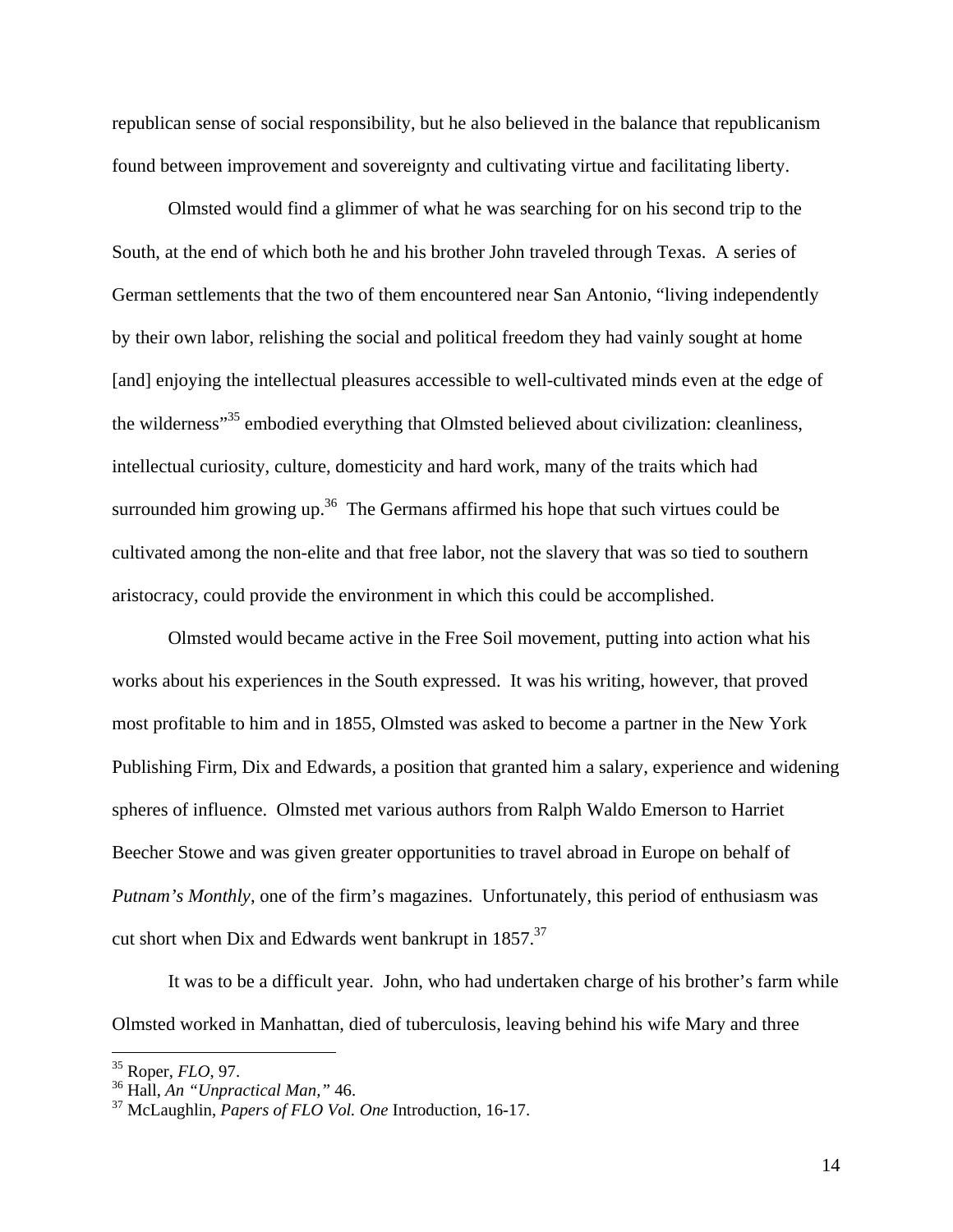children. The farm was not doing well and, although he continued to write, Olmsted was once again without a steady source of income. It was perhaps because of this financial strain that he took advantage of an unexpected opportunity and applied for the position of the superintendence overseeing construction on a new park for New York City.38

Both Olmsted and the idea of Central Park had histories that began long before their intersection. The call for a city park on the burgeoning Manhattan peninsula had been gaining support in recent years as voices such as that of poet William Cullen Bryant and landscape designer Andrew Jackson Downing spoke in favor of establishing some kind of pastoral retreat in the midst of the rapidly growing metropolis.<sup>39</sup> Olmsted entered a climate of ideas and propositions that, like his own notions of park use, incorporated elements of egalitarian and elitist thought. The project quickly numbered many members of New York's upper classes amongst its advocates. They especially lamented the absence of a "large park for walking and driving" such as was to be found in abundance in the countries of Europe. The want of viable recreation was not the only reason for the growing agitation, however. Also in play were factors such as the desire to improve real estate values in the neighborhoods surrounding the park; the central location that was eventually decided upon, though it was extolled as a highly democratic symbol, would also be at the upper part of Manhattan, near the more fashionable neighborhoods of the city and would bolster the status of the homes already present along its edges.<sup>40</sup> Reformminded citizens based their arguments upon the health benefits that a park would bring to the general public, while many also painted the park as a means for quelling the social disorder that

<sup>38</sup> Stevenson, *Parkmaker*, 151-153.

<sup>39</sup> Roy Rosenzweig and Elizabeth Blackmar, *The Park and the People: A History of Central Park* (Ithaca: Cornell University Press, 1992), 15.

<sup>40</sup> Rosenzweig and Blackmar's *The Park and the People* includes several sections that detail the various motivations that led to the creation of Central Park. See the first and second chapters especially.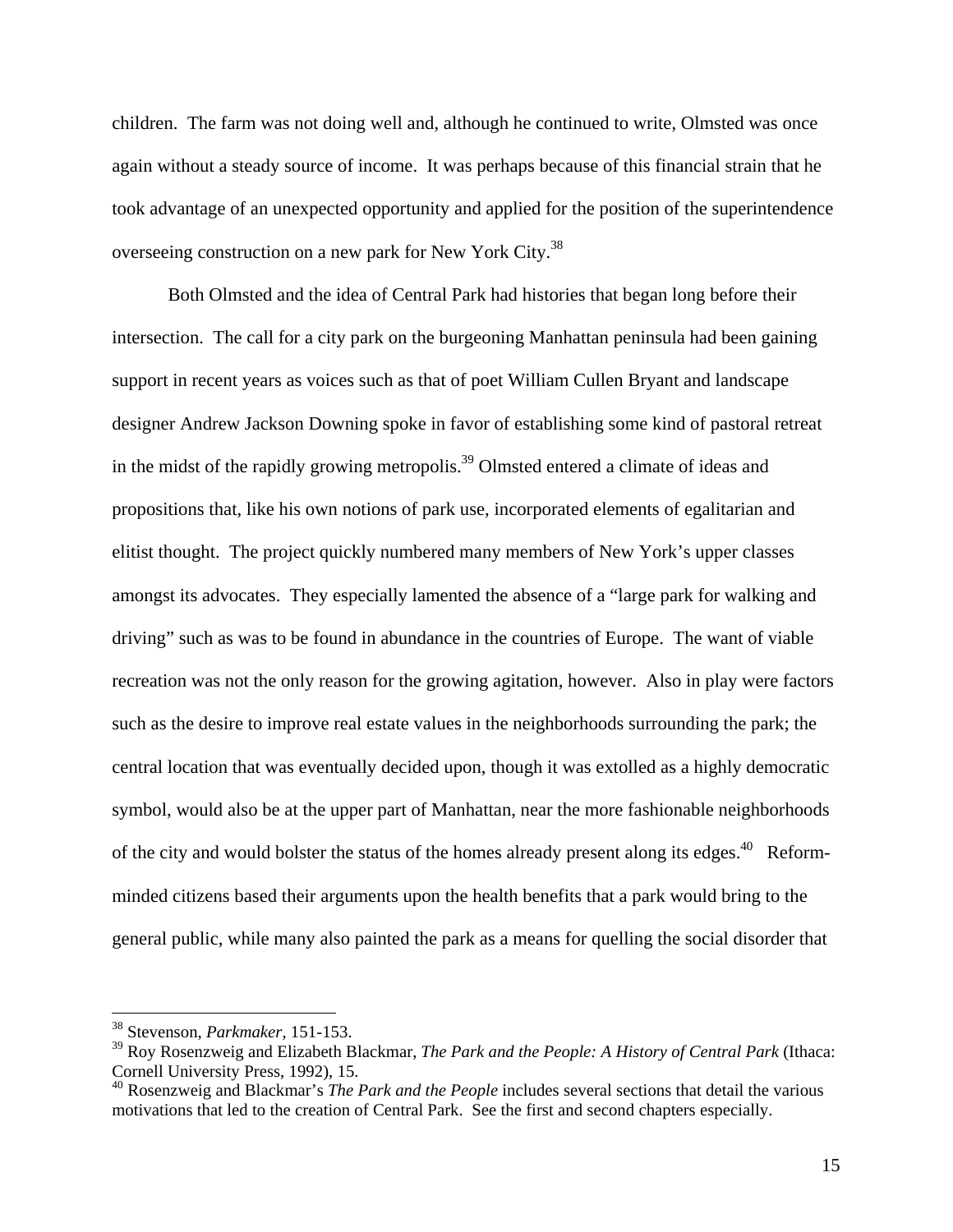the city's economic inequality and exploding population produced.<sup>41</sup> For many, the park project would also provide the opportunity to show New York City off to its best advantage, especially in comparison to the grand cities of England and France. The conversation that Olmsted entered, therefore, contained great potential for his contribution. For the park's supporters, however, the enormity of the money involved necessitated the park appealing to a range of interests in order for the people of the city to consider it a viable project.<sup>42</sup>

The original park site was a tract of land along the water on the East Side of the city called Jones Wood, which comprised the estate property of several wealthy families. Although this was for a while the determined location, it was not long before calls emerged for the park to be rather placed in the center of the island. Amongst a variety of other political considerations, advocates depicted the central location as less select about the distribution of its advantages and as more accessible to all parts of the city.<sup>43</sup> Pragmatism ultimately won the day and the refusal of the Jones Wood families to sell the land coupled with the increasing coalition of support for the central site, ensured that the latter location would triumph.<sup>44</sup>

With the site determined and the land obtained, work on the park began in 1854. Politics wrought change, however, and in 1857, a Republican legislature appointed a new park commission, which commenced its search for a like-minded superintendent to complete the administration and take leadership of the park's labor force.<sup>45</sup> It was into this tumult that Frederick Law Olmsted entered and began his association with New York's Central Park. All of the administrative skill and energy that he possessed became invaluable in this initial endeavor.

<sup>41</sup> Rosenzweig and Blackmar, *The Park and the People*, 24-25.

<sup>42</sup> Rosenzweig and Blackmar, *The Park and the People*, 18.

<sup>43</sup> McLaughlin, *Papers of FLO Vol. Three* Introduction, 13-14.

<sup>44</sup> Rosenzweig and Blackmar, *The Park and the People*, 50.

<sup>45</sup> McLaughlin, *Papers of FLO Vol. Three* Introduction, 14.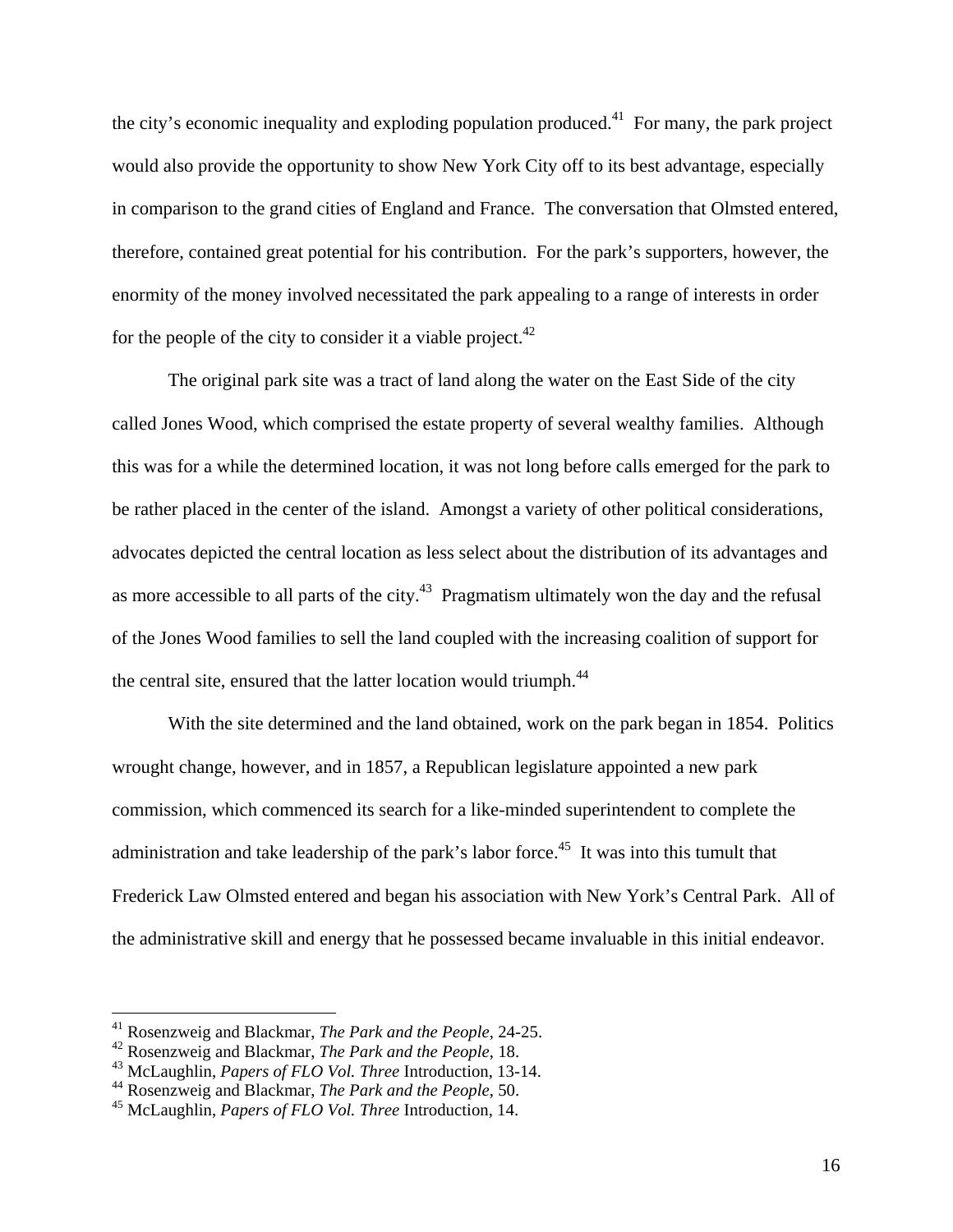Yet, despite his success in management, Olmsted's role would very soon change with the announcement of a competition that would determine the nature of the park's design.

It is important to note the inaccuracy of ascribing Central Park's design to Olmsted alone. In the years since the park was built, the name of Calvert Vaux has receded from partner of Frederick Law Olmsted to near obscurity. It was Vaux, however, who asked Olmsted to enter the competition with him and together, using Olmsted's practical knowledge of parks in addition to Vaux's design expertise, they created a winning entry. They called it "Greensward," after the broad swaths of pastoral greenery that they saw as the mainstay of their plan.

It is perhaps highly ironic that Olmsted, a self-deprecated "unpractical man" should later supplant Vaux, protégé of Andrew Jackson Downing, both in his career as well as in the national memory. Yet it was Olmsted whom the Park Commission named architect in chief of the park project in 1858. Both men's visions for Central Park, however, stemmed from similar ideas about natural beauty, nature's impact on humans as well as the needs of New York citizens and all city dwellers for a place of respite from urban life. Olmsted later described the park as a matter "of great importance as the first real park made in this country—a democratic development of the highest significance and on the success of which…much of the progress of art and esthetic culture in this country is dependent.<sup>"46</sup> It is here, then that the tension emerges between the Olmsted who recognized the democratic potential for the park and the Olmsted who saw it as a medium of improvement for the masses. In order to navigate this tension, it is crucial to understand specifically Olmsted's beliefs about parks as well as his beliefs about people, for it is the fusion of these two views that reveals Olmsted's vision as republican in spirit, a balance between his concurrent democratic convictions and elitist attitudes.

<sup>46</sup> Frederick Law Olmsted, "Letter to Parke Godwin" in *The Papers of Frederick Law Olmsted, Vol. Three: Creating Central Park, 1857-1861*, ed. Charles Capen McLaughlin (Baltimore: John Hopkins University, 1983), 201.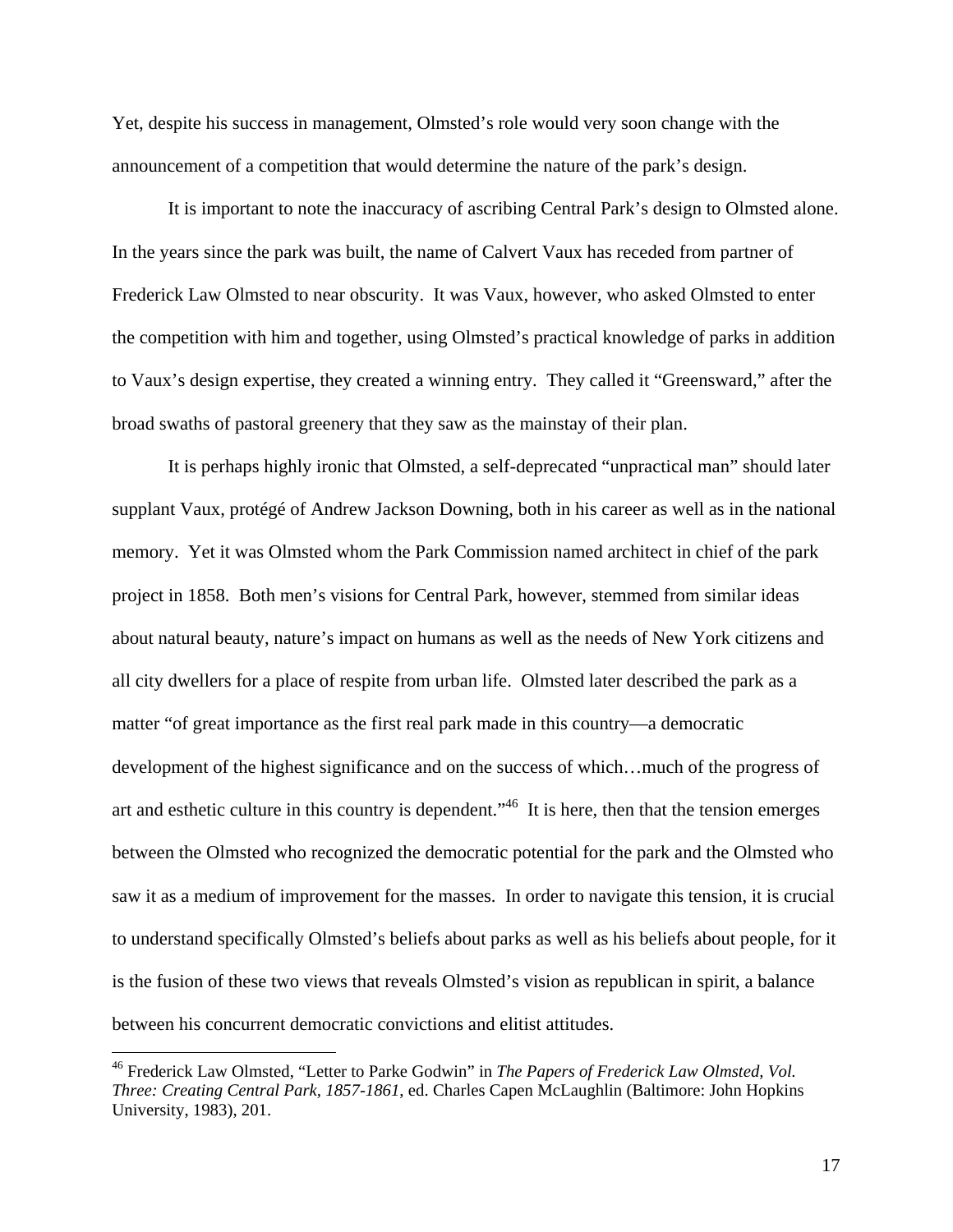It perhaps says something about the strength of Olmsted's opinion about parks that he was asked in 1875 to write a definition for the word in *The American Cyclopaedia: A Popular Dictionary of General Knowledge*. From his first exposure to European parks in England, Olmsted began to formulate a careful understanding of what a park was meant to be. His early love of natural beauty never waned and, having been influenced by the writings of English landscape artists such as Humphrey Repton and Lancelot "Capability" Brown, Olmsted felt most drawn to the pastoral style of landscape: broad, unbroken sheets of turf that led the eye to the horizon with no end in sight. This was especially essential to urban parks for it was in this that "the antithesis of the confined spaces of the town is most marked."<sup>47</sup>

 It would perhaps be considered logical that Olmsted's love for natural beauty and the life of a yeoman would cause him to adopt an attitude of hostility towards the urbanization that was steadily spreading and overtaking the rural majority of the country. Olmsted, however, in spite of his self-given title, was indeed a man of practicality; he discerned the shift that the country was undergoing and had matured in an environment that recognized the value and services that the city could provide. Cities had the ability to facilitate the implementation of technology such as sewer systems and the telegraph as well as a greater division of labor, which in turn would allow for greater specialization and an extension of the arts and sciences to greater segments of the population, especially as education continued to progress.<sup>48</sup> What concerned him was not the growing presence of towns, but the impact that large urban areas could have upon those who lived within them. As he would say ten years later, "the further progress of civilization is to

<sup>47</sup> Frederick Law Olmsted, "Park" in *The American Cyclopaedia:A Popular Dictionary of General Knowledge*, ed. George Ripley and Charles A. Dana, *Frederick Law Olmsted: Essential Texts*, ed. Robert Twombly (New York: W.W. Norton & Co., 2010), 258.

<sup>48</sup> Frederick Law Olmsted, "Public Parks and the Enlargement of Towns," *Frederick Law Olmsted: Essential Texts*, ed. Robert Twombly (New York: W.W. Norton & CO., 2010), 207. Beveridge, *Designing the American Landscape*, 46.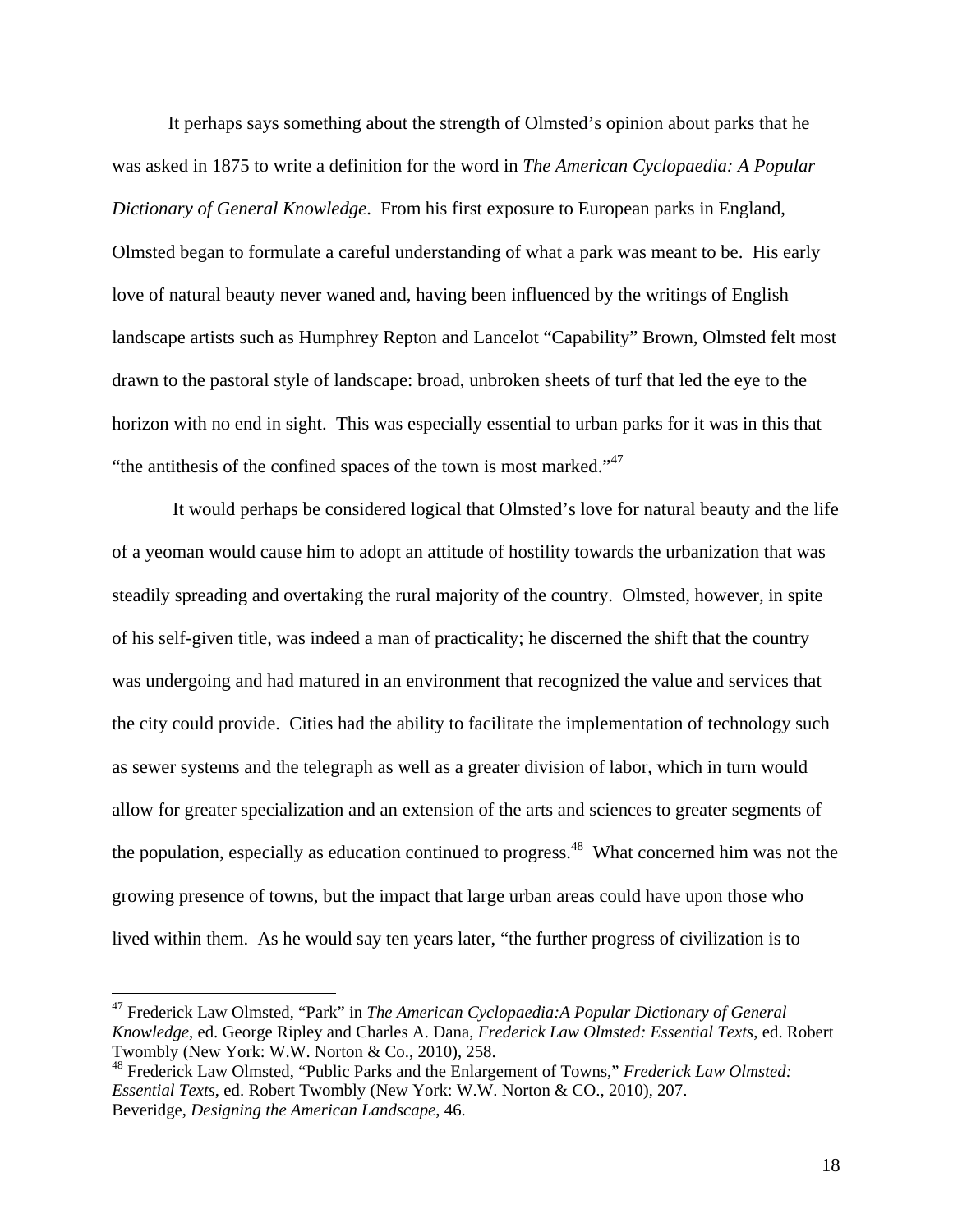depend mainly upon the influences by which men's minds and characters will be affected while living in large towns."<sup>49</sup> For Olmsted, the city was to be the new American landscape and the future of American society was now inextricably linked with its proper development.

Despite his understanding of the potential good of city expansion, Olmsted also believed that the problems that accompanied urban growth could jeopardize it. From his trips both abroad and at home, as well as the accounts given to him by Charley Brace, Olmsted grew to be painfully aware of the issues of overcrowding, poor ventilation and disease that afflicted urban areas, especially among the lower classes. He had hope that the power of science might help to alleviate some of these evils but he also believed that public parks had the power to make a difference by providing a space for city dwellers to experience the refreshment of clean air and natural greenery. In an 1859 report, Olmsted noted that the primary motive of his and Vaux's plan was "to provide the best practicable means of healthful recreation for the inhabitants of the city, of all classes. It should present an aspect of spaciousness and tranquility with variety and intricacy of arrangement, thereby affording the most agreeable contrast to the confinement, bustle and monotonous street-division of the city."50 This concern for public health resonates with Olmsted's observations in England of the "enlightened regard for health and decency" that he found in the provisions made for the poor at the park in Birkenhead. He had a republican sense of responsibility for the distressed and believed that it was the duty of a democratic society to commit itself to social wellbeing by making provision for its fellow citizens.<sup>51</sup> It was a sentiment rooted in his religious principles. Although his spirituality was tied to the experience of nature, Olmsted's religion was bound up in Thomas Carlyle's assertion that "conviction…is

<sup>49</sup> Olmsted, "Public Parks and Enlargment of Towns," 215.

<sup>50</sup> Frederick Law Olmsted, "Report to the Park Commission: Greensward," in *The Papers of Frederick Law Olmsted, Vol. Three: Creating Central Park, 1857-1861*, ed. Charles Capen McLaughlin (Baltimore: John Hopkins University, 1983), 212.

<sup>51</sup> Fein, *The American Environmental Tradition,* 24.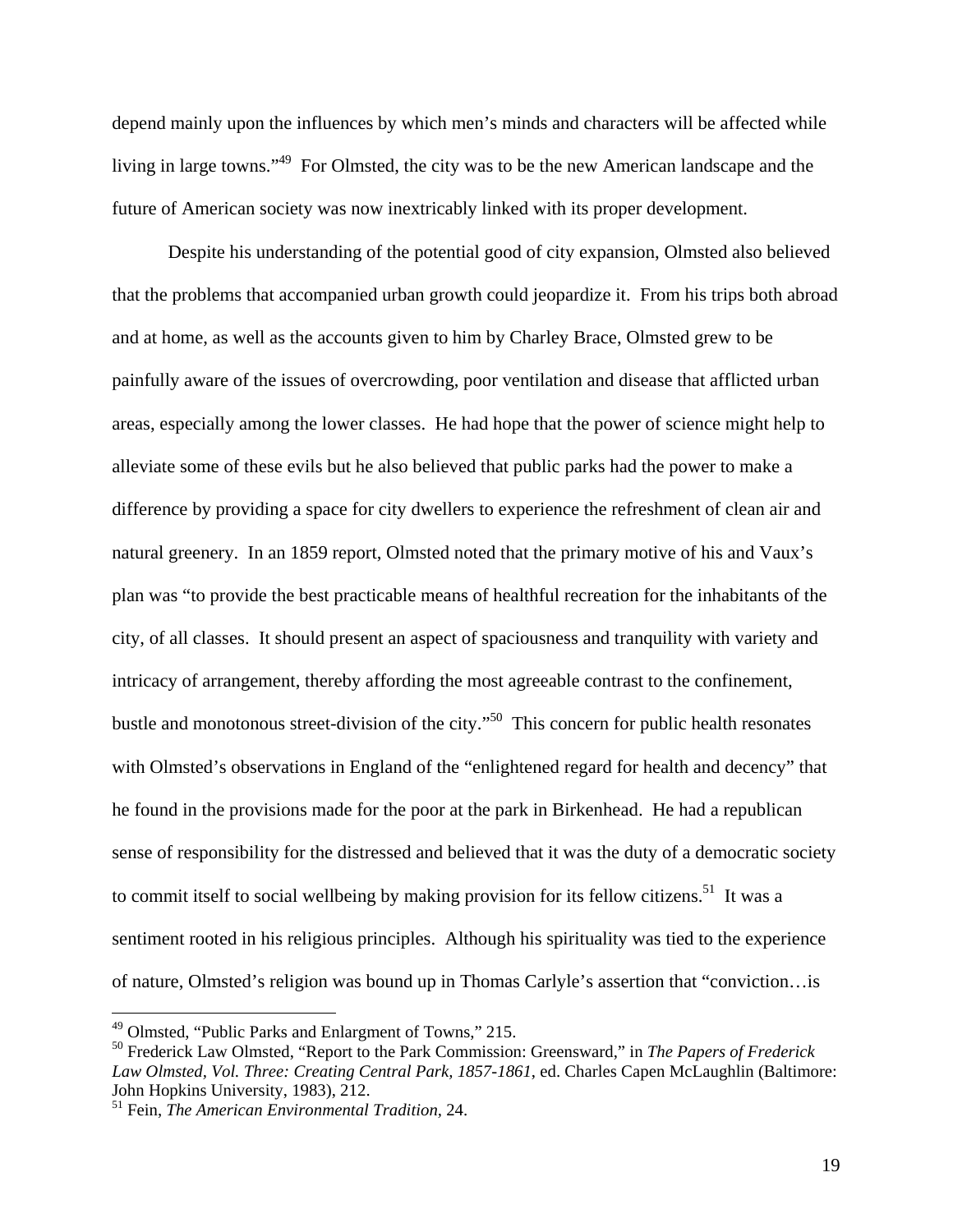worthless till it converts itself into conduct."<sup>52</sup> As a result of this, Olmsted would continue to champion the park as a retreat for those in the city unable to afford a retreat to the country in an effort to escape the physical strain of urban life.<sup>53</sup>

It was in attempting to create this sense of escape, this "planting out" of the city that Olmsted and Vaux especially made use of the pastoral landscape. Long stretches of scenery would provide park visitors with a soothing experience of gradual revelation, as new vistas of natural beauty opened and shifted from one scene to the next. Certain parts of the park, particularly an area known as the Ramble, also incorporated elements of the picturesque, a rougher form of landscape that made use of the interplay between light and shadow as well as more rugged terrain to evoke a sense of mystery and awe. Most of the park, however, was intended to have a calming effect and Olmsted and Vaux's plan paid particular attention to facilitating strolling on foot, riding on horseback or driving by carriage. Each form of mobility was separated by path, while all transverse roads were sunken below these paths to ensure the greatest possible removal from anything harsh or unsettling.<sup>54</sup> Hospitality was to characterize the softly undulating fields and shaded groves in which wandering would be welcomed through the "openness" and "simplicity" of the landscape.<sup>55</sup> Olmsted's vision of calming scenery was above all based upon unity of composition. "A park," he said, "is a work of art, designed to produce certain effects upon the mind of men. There should be nothing in it, absolutely nothing…which does not represent study, design, a sagacious consideration and application of

<sup>52</sup> Beveridge, *Designing the American Landscape*, 14.

<sup>53</sup> Frederick Law Olmsted, "Parks, Parkways and Pleasure Grounds" in *Engineering Magazine* (9), *Frederick Law Olmsted: Essential Texts*, ed. Robert Twombly (New York: W.W. Norton & Co., 2010), 313.

<sup>54</sup> Rogers, *Landscape Design,* 340.

<sup>55</sup> Frederick Law Olmsted, "Address to the Prospect Park Scientific Association," *Frederick Law Olmsted: Essential Texts*, ed. Robert Twombly (New York: W.W. Norton & Co., 2010), 198-199.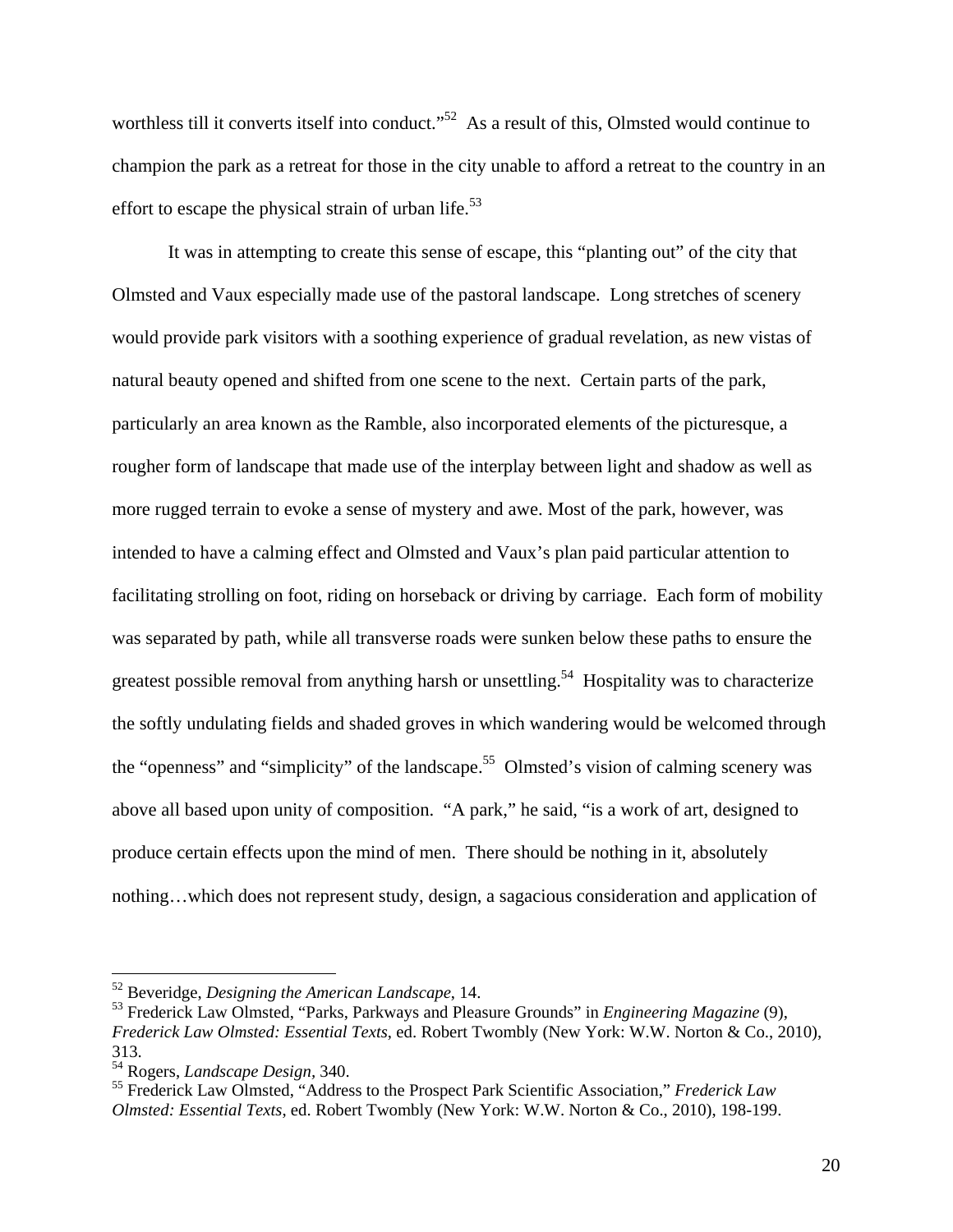known laws of cause and effect with reference to that end."<sup>56</sup> He strenuously opposed the addition of anything, even statues and monuments, which would detract from the sum effect of the landscape whole. The park experience was to be total and immersive while the harmony of scenic elements within it would maximize its curative effect.

For Olmsted, however, the physical hardship that many urban citizens experienced was not as alarming as the simultaneous psychological oppression. For, "civilized men, while they are gaining ground against certain acute forms of disease, are growing more and more subject to other and more insidious enemies to their health and happiness, and against these the remedy and preventative cannot be found in medicine or in athletic recreations but only in sunlight and such forms of gentle exercise as are calculated to equalize the circulation and relieve the brain."57 He was concerned about the artificiality of urban life, manifested with especial clarity by the grid plan that governed the layout of New York streets. The natural beauty of parks would make an appeal to the most "elementary human impulses" and remove its visitors from the restrictions that living in the city placed upon them.<sup>58</sup> For Olmsted, contact with the natural was an experience of serenity and release and therefore the perfect antidote for those wearied by their daily lives in an intensely artificial environment, from wealthy merchants to tired mothers.

One of the most troubling manifestations of this psychological stress, Olmsted believed, was social estrangement. In one of his later addresses, he described the superficiality with which urban dwellers interacted with each other. People passed one another along the street without any sense of connection or interest and instead considered others in a "hardened" way with a sense of brief suspicion and lack of sympathy.<sup>59</sup> Having grown up in an intimate New England

 $\overline{a}$ 

21

<sup>56</sup> Beveridge, *Designing the American Landscape*, 51.

<sup>57</sup> Beveridge, *Designing the American Landscape*, 38.

<sup>58</sup> Olmsted, "Address to Prospect Park," 194.

<sup>59</sup> Olmsted, "Public Parks and the Enlargement of Towns," 216.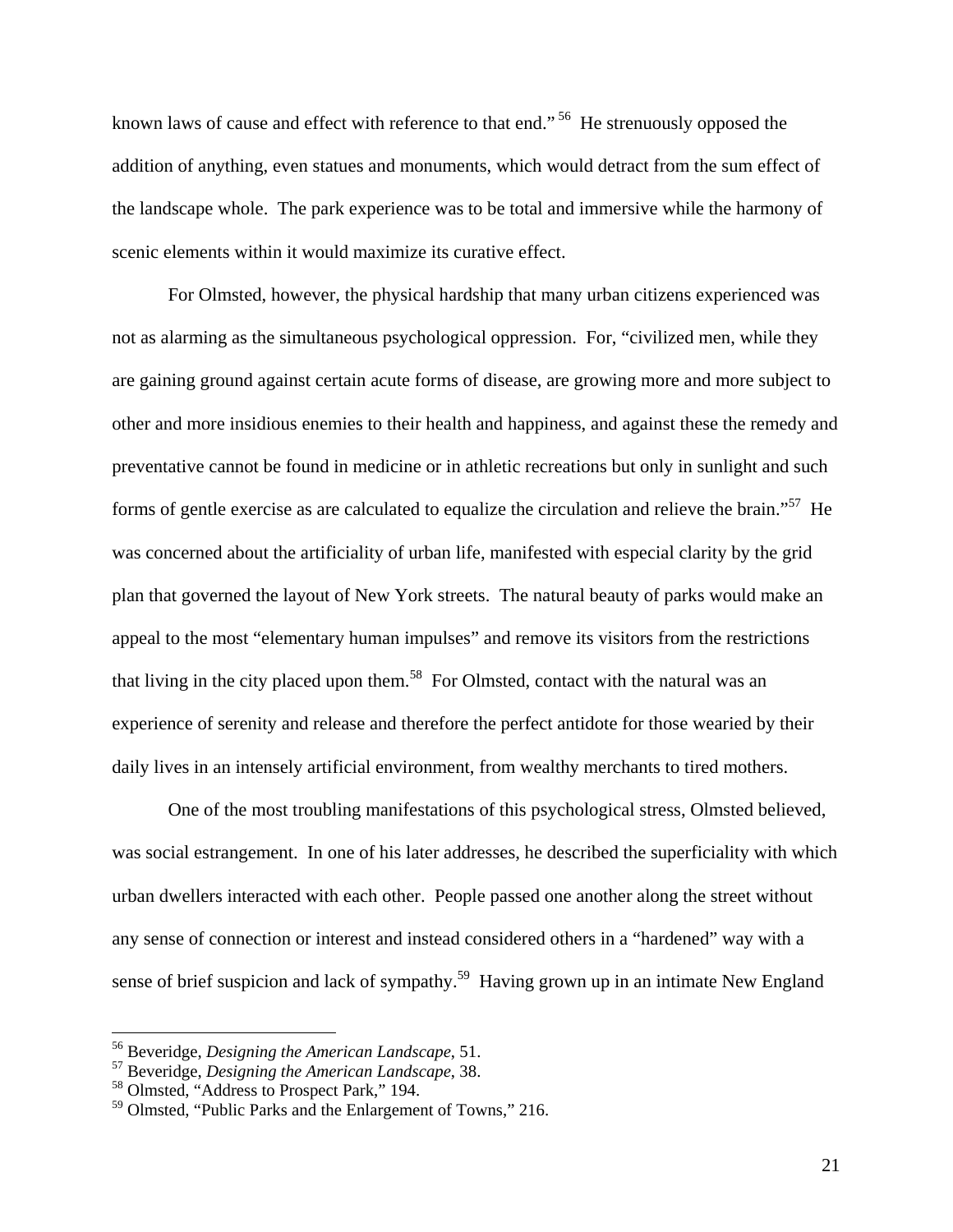society, Olmsted had a significant appreciation for the sense of neighborliness that characterized close-knit communities and desired to somehow restore the communicativeness that he perceived the country had lost.<sup>60</sup> Such a goal explains Olmsted's plans to include within the park various forums in which people could interact with one another, for, in addition to enjoyment of scenery, Central Park would also provide space for visitors to enjoy one another. Olmsted believed in two general modes of recreation: exertive and receptive, but it was to the latter that he was to give prominence in park space. Exertive recreation suggested vigorous activity, such as that found in athletics, and although Olmsted would later make allowances for some presence of sports within the park, he would discourage such forms of exercise in favor of more serene exertion to agree with the soothing effect that he planned for the general park experience.

Receptive recreation Olmsted divided into two subcategories: gregarious and neighborly. The former he likened to the kind of interaction that he witnessed along the Champs Elysee in Paris, where people congregated together and were seen by one another in a general expression of mutual goodwill. This more impersonal form of sociability contrasted with neighborly interaction, which took place between people with greater knowledge of one another in more intimate gatherings. Olmsted ensured that Central Park had a place for both, as he sought to counteract the "demoralization" and "strife" that often accompanied urban residence.<sup>61</sup> Accordingly, the plan included a long promenade as part of a mall lined with American elms in which large numbers of visitors could gather, while the more secluded walks and hills were meant to entertain smaller groups. It was in the congregation of park attendees that Olmsted saw with joy "all classes largely represented, with a common purpose, not at all intellectual, competitive with none, disposing to jealousy and spiritual or intellectual pride toward none, each

1

22

<sup>60</sup> Fein, *American Environmental Tradition*, 21.

<sup>61</sup> Olmsted, "Public Parks and the Enlargement of Towns," 223-231.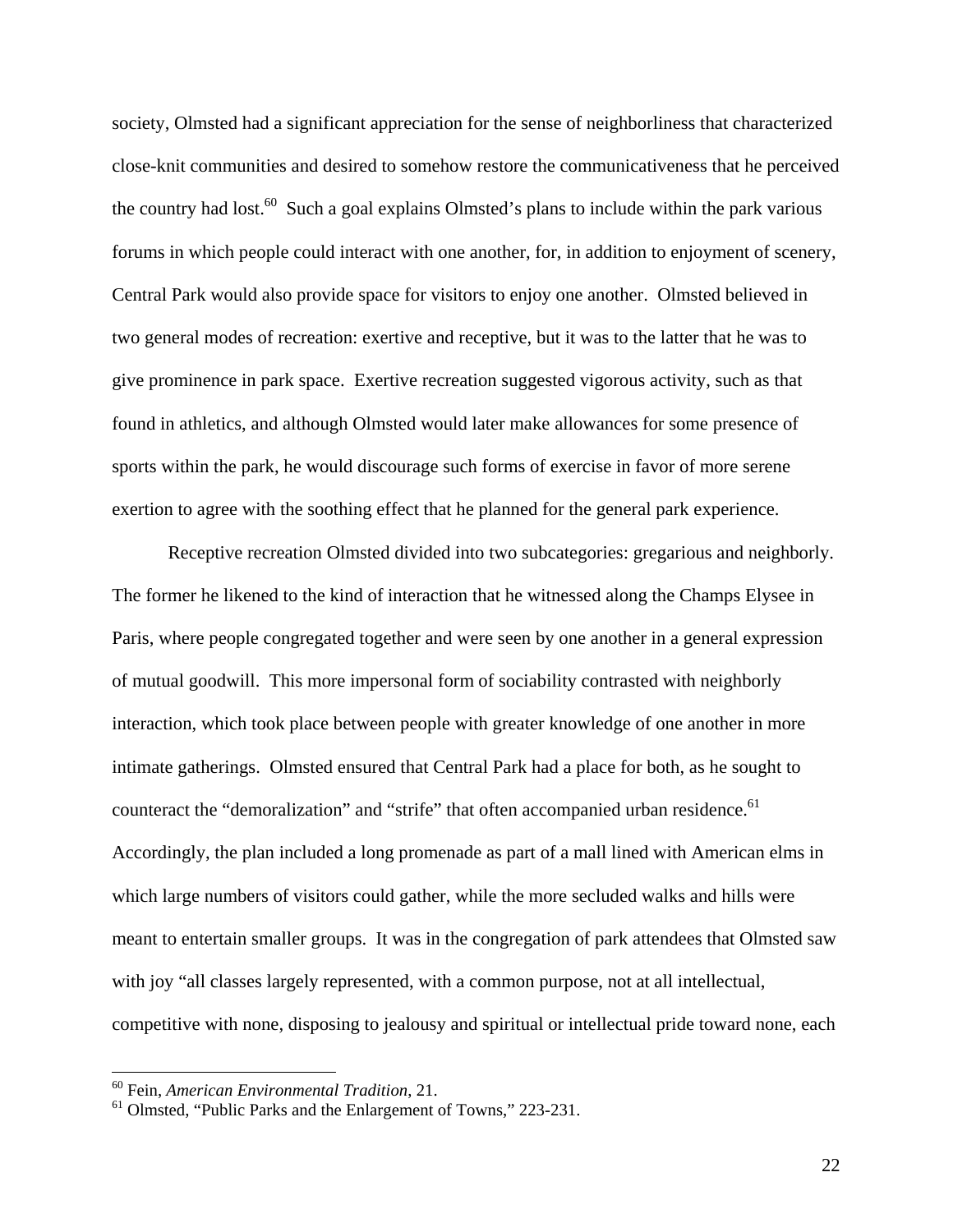individual adding by his mere presence to the pleasure of all others." The "prevailing expression" was one of "good nature and lightheartedness" and Olmsted hoped that the mingling of the city's people would bring about greater understanding between the classes as well as provide models for the less refined to emulate in taste and behavior.<sup>62</sup> The ultimate end of the park's physical and social refreshment was, therefore, to function as an elevating agent, uplifting those who came from feelings of wearying strain to a sense of inner tranquility and outward benevolence. Such a goal fulfilled Olmsted's understanding of the common people's need for education in proper social and moral habits, a belief rooted in classical republican thought.

In order to best effect its soothing, uplifting influence on all its visitors, the park would need to be simple to navigate as well as to access. Olmsted wrote in 1868 that a park's purpose was "to make gracefully beautiful in combination with a purpose to make interesting and inviting, or hospitable [places by offering] a succession of simple, natural pleasures as a result of easy movements."<sup>63</sup> The park was an open one and although there were gates, fences were considered inappropriate. In contrast to the grounds in Europe, there was no formal closing at night. A park, as Olmsted defined it, was a space of natural beauty so cultivated as to bring about an immersive experience for its visitor in order to stimulate sentiments of serenity and social solidarity, all as a result of easy movement and discovery of landscape. Natural grace was to be a conduit for visitors' enjoyment of the park grounds. In order to experience these "simple natural pleasures," however, people had to be able to reach the park and Olmsted expressed his concern for ease of access on several occasions during his tenure as architect in chief, even

 $62$  Olmsted, "Public Parks and the Enlargement of Towns," 225-226.

 $63$  Olmsted, "Address to Prospect Park," 196.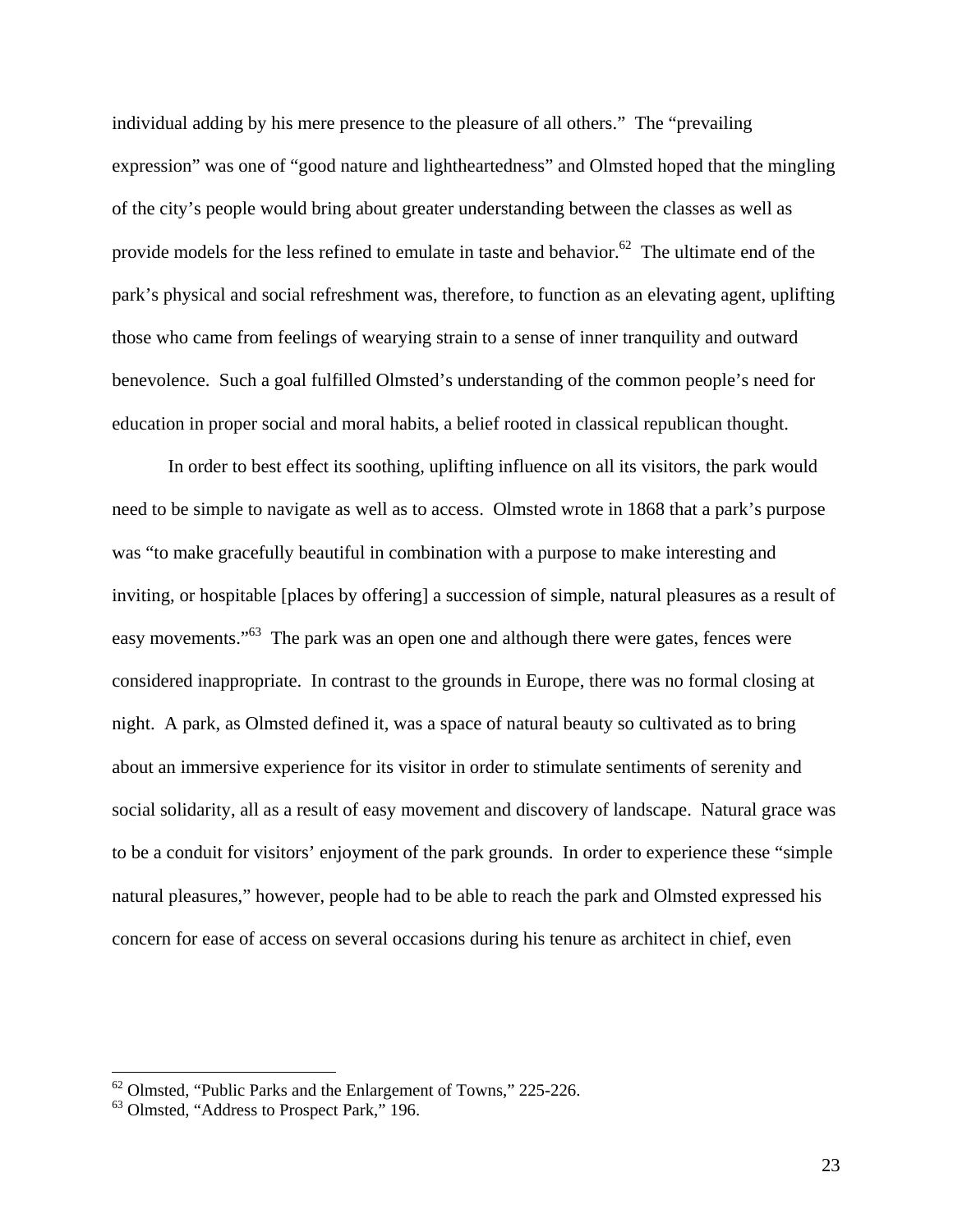writing to Mayor Fernando Wood in 1860 to request that steamboats be provided to help people reach the park via river.<sup>64</sup>

It is clear from reading Olmsted's writings on public parks that he saw the projects on which he worked as a matter that concerned people from all classes and that Central Park would benefit the general public, not merely the elite and their horse drawn carriages. Yet, despite his convictions regarding each class's worth, he still felt a sense of distinction between them, a distinction based upon the degree of taste and propriety that its members possessed. These class differences dictated greater responsibility on the part of the upper toward the lower. While Olmsted's views of parks illustrate the sense of concern that pervaded his park planning, it is his views of people in society that demonstrate the sense of obligation and authority that also characterized his approach to the Central Park.

Perhaps as a result of the material ease that characterized his upbringing, Olmsted obtained early an appreciation of gentility and the refinement and taste that was native to a gentlemanly character. The goal of American society, in Olmsted's mind, was to a large degree a matter of creating a more unanimous civilization. In true nineteenth century optimism, Olmsted advocated for the advancement of American progress to serve as an example to the rest of the world that the new democratic nation could produce a flourishing culture.<sup>65</sup> Included in this notion of civilization was self-cultivation, dissemination of the arts and a sense of social order. Creating a homogeneous culture meant the assimilation of all into these core virtues and this, when coupled with his New England background, created in Olmsted a strong belief in the

<u>.</u>

<sup>64</sup> Frederick Law Olmsted, "Letter to Mayor Fernando Wood," in *The Papers of Frederick Law Olmsted, Vol. Three: Creating Central Park, 1857-1861*, ed. Charles Capen McLaughlin (Baltimore: John Hopkins University, 1983), 249.

<sup>65</sup> Fein, *American Environmental Tradition*, 19.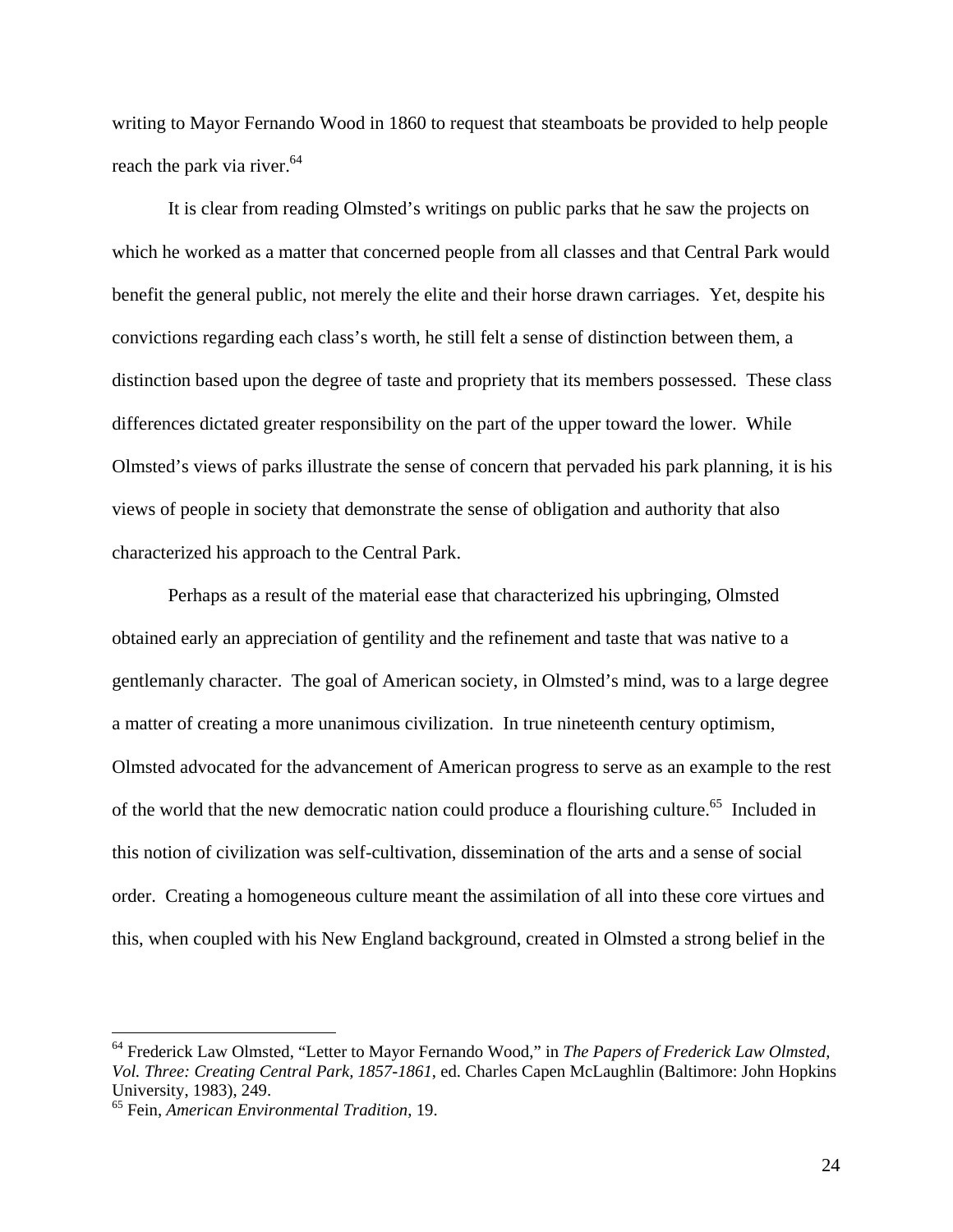power of education.<sup>66</sup> Parks became not merely oases in the middle of urbanity, but also instruments of both reform and cultural uplift; Central Park, then, would be a way for New Yorkers of all classes to attain that degree of cultivation and refinement that Olmsted and other reformers saw as the true manifestation of a civilized society.

Many of these ideas about civic reform and the spread of civilization Olmsted gleaned from his readings. One of the key voices in his life was Andrew Jackson Downing and in 1860, he suggested, surprisingly so in view of his aversion to park monuments, erecting a memorial for Downing with an inscription that described sentiments largely echoing his own. "This broad ground of popular refinement must be taken up in republican America, for… it is republican in its very idea and tendency. It takes up popular education where the common school and ballotbox leave it, and raises up the working man to the same level of enjoyment with the man of leisure and accomplishment." Olmsted's vision for New York's park followed this similar line of reasoning; it would provide its working class visitors especially, with the opportunity for experiencing an education that would elevate their character to the point of equality with those of gentility.67

In spite of the elitism suggested by these ideas, Olmsted's view of social class was rooted in his sense of natural equality. Most Americans were not at a point of refinement or cultivation in their person, but, as with the Germans of San Antonio, this did not prevent them from being able to achieve this state of civilization, especially, Olmsted believed, if provided with the proper guidance. Despite his firm opinions, Olmsted was not a man of force or impracticality. In his landscape work, he understood well the need to work within the bounds that nature dictated and

<sup>66</sup> Lewis, "Frontier and Civilization," 397-399.

<sup>67</sup> Frederick Law Olmsted, "Circular Proposing Memorial to Andrew Jackson Downing," in *The Papers of Frederick Law Olmsted, Vol. Three: Creating Central Park, 1857-1861*, ed. Charles Capen McLaughlin (Baltimore: John Hopkins University, 1983), 251.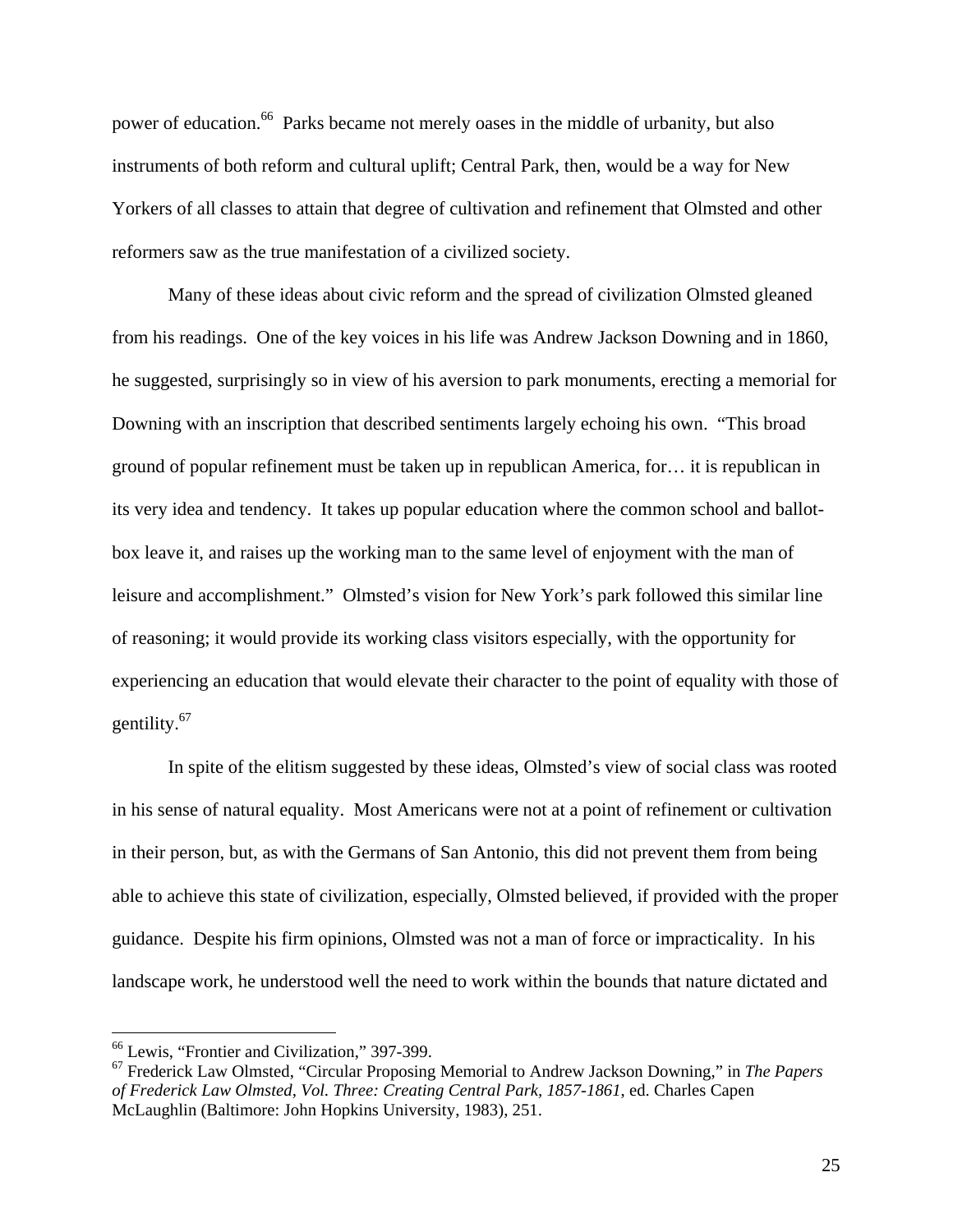that certain techniques or scenes were not appropriate in a given environment.<sup>68</sup> With regard to individuals, however, his confidence in the potential for improvement was boundless and he believed his work to be invaluable to the effort, having "a manifestly civilizing effect" on those who came into contact with them.<sup>69</sup> Through facilitating a sort of leisurely education, Central Park would indeed become an institution linked with the progression of culture in America.

One of the key ways that the park would achieve this educative effect would be through the forms of social interaction that Olmsted advocated. In addition to increasing a sense of identity with others, gregarious recreation especially would facilitate the mingling of the classes that Olmsted observed with such enthusiasm in his description of the park's promenade.<sup>70</sup> Social order would be improved as what some deemed "dangerous classes" would be brought into the sphere of those in the upper strata of society in a way that would lessen class conflict. The unity that Olmsted strove for in his landscape design, therefore, was a reflection of the social harmony that he desired for the country as a whole. Especially in a city as varied as New York, Central Park could serve as a medium of acculturation by disseminating culture and manners in an effort to join people together into a refined and ordered whole.<sup>71</sup>

Even with his concern for the inclusion of a forum for gregarious interaction, Olmsted did not hide his worry that such an ostensibly artificial element such as Central Park's linear avenue would disrupt the unity of the overall design and he took pains to note that it would be considered subservient to the rest of the park.<sup>72</sup> For him, the most significant manner of

<sup>68</sup> Rybczynski, "Why We Need Olmsted Again," 19.

<sup>69</sup> S.B. Sutton, introduction to *Civilizing American Cities: A Selection of Frederick Law Olmsted's Writings on City Landscapes*, ed. S.B. Sutton, (Cambridge: MIT Press, 1971), 13.

<sup>70</sup> Beveridge, *Designing the American Landscape*, 50.

<sup>71</sup> Fein, *The American Environmental Tradition*, 19.

 $<sup>72</sup>$  Frederick Law Olmsted, "Description of a Plan for the Improvement of the Central Park:</sup> 'Greensward'" in *Landscape into Cityscape: Frederick Law Olmsted's Plans for a Greater New York* 

*City*, ed. Albert Fein (Ithaca: Cornell University Press, 1967), 74.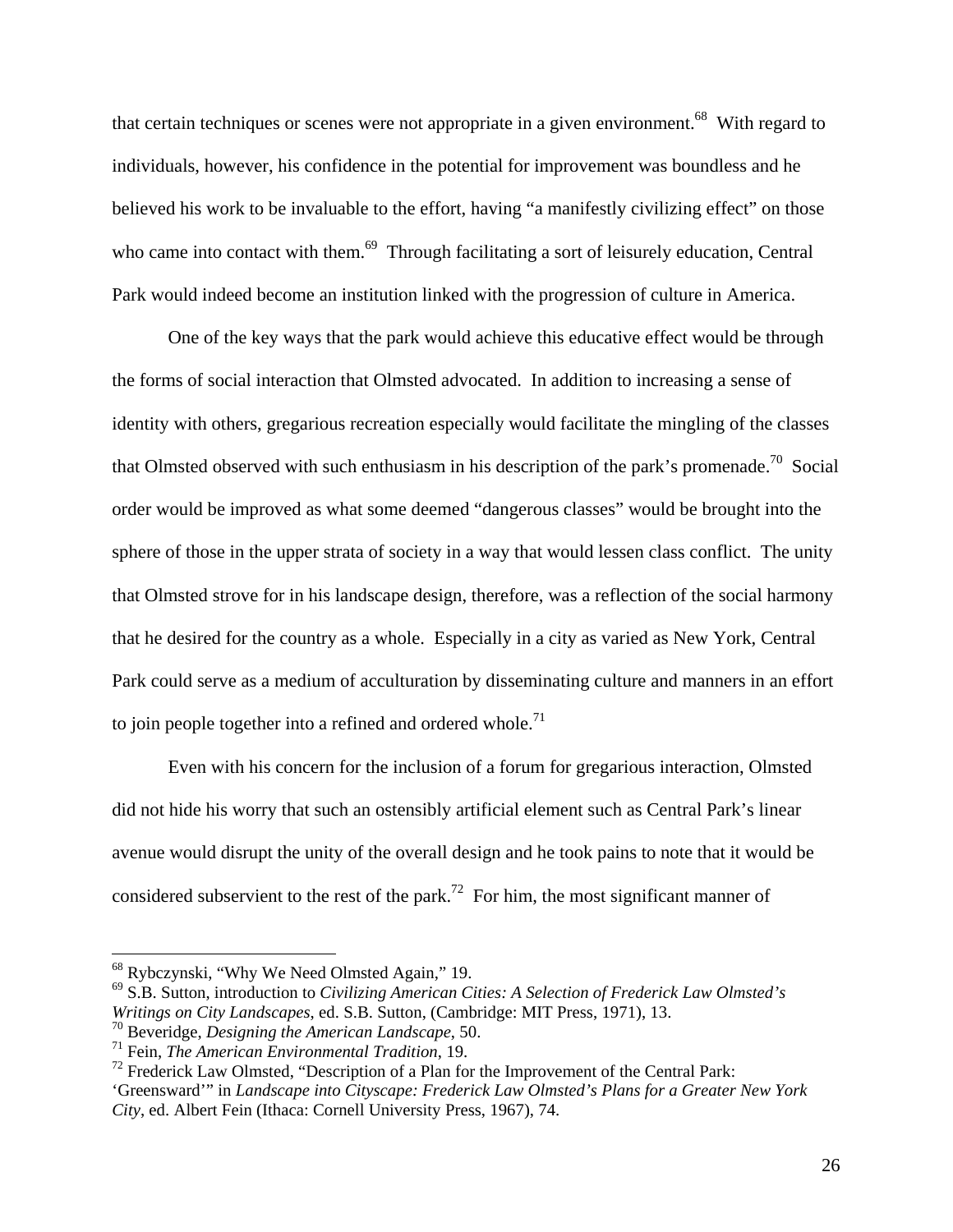education was still to be found in the experience of the park itself. Just as republicanism balanced improvement of the populace with preserving its sovereignty, Olmsted rejected forceful instruction in favor of the more subtle influence of natural scenery.<sup>73</sup> When a landscape had true unity of composition, the viewer began to feel its "persistent influence…a charm perhaps of such power as to appreciably affect the development of [his] character and shape the course of life.<sup>774</sup> By immersing themselves in the pastoral scenery of the park, visitors would come to experience freely the enchantment of the landscape and the soothing influence that it could exert. After its opening, Olmsted noted with approval the ways in which Central Park provided beneficial recreation for the working class, to the point where less worthy areas of amusement, such as bars and "grog shops," began to lose its Sunday business to the park.<sup>75</sup> Habits could be improved and inclinations uplifted by virtue of park attendance and exposure to natural scenery.

Central Park was therefore, a republican venture, not only in its efforts to uplift all members of society but also as it used the leadership of a few in order to do so. As with the national government, Olmsted valued the oversight that a smaller number of capable, experienced men could provide in leading the rest of the citizenry. It was perhaps because of the high value that he placed upon competence that Olmsted became so exasperated with the inefficiencies and intransigence of the Park Commission with which he worked.<sup>76</sup> He still believed, however, that the leadership of a contingency of honorable and proficient men could best express the commitment of a quality democratic society to the wellbeing of its citizens.

<sup>73</sup> Zetzel, *The Garden in the Machine*, 320-323.

<sup>74</sup> Frederick Law Olmsted, "Landscape Gardening" in *Johnson's New Universal Cyclopaedia: A Scientific and Popular Treasury of Useful Knowledge* (1877), *Frederick Law Olmsted: Essential Texts*, ed. Robert Twombly (New York: W.W. Norton & Co., 2010), 158.

<sup>75</sup> Olmsted, "Public Parks and Enlargement of Towns," 247.

<sup>76</sup> Frederick Law Olmsted, "Letter of Resignation," in *The Papers of Frederick Law Olmsted, Vol. Three: Creating Central Park, 1857-1861*, ed. Charles Capen McLaughlin (Baltimore: John Hopkins University, 1983), 297-319.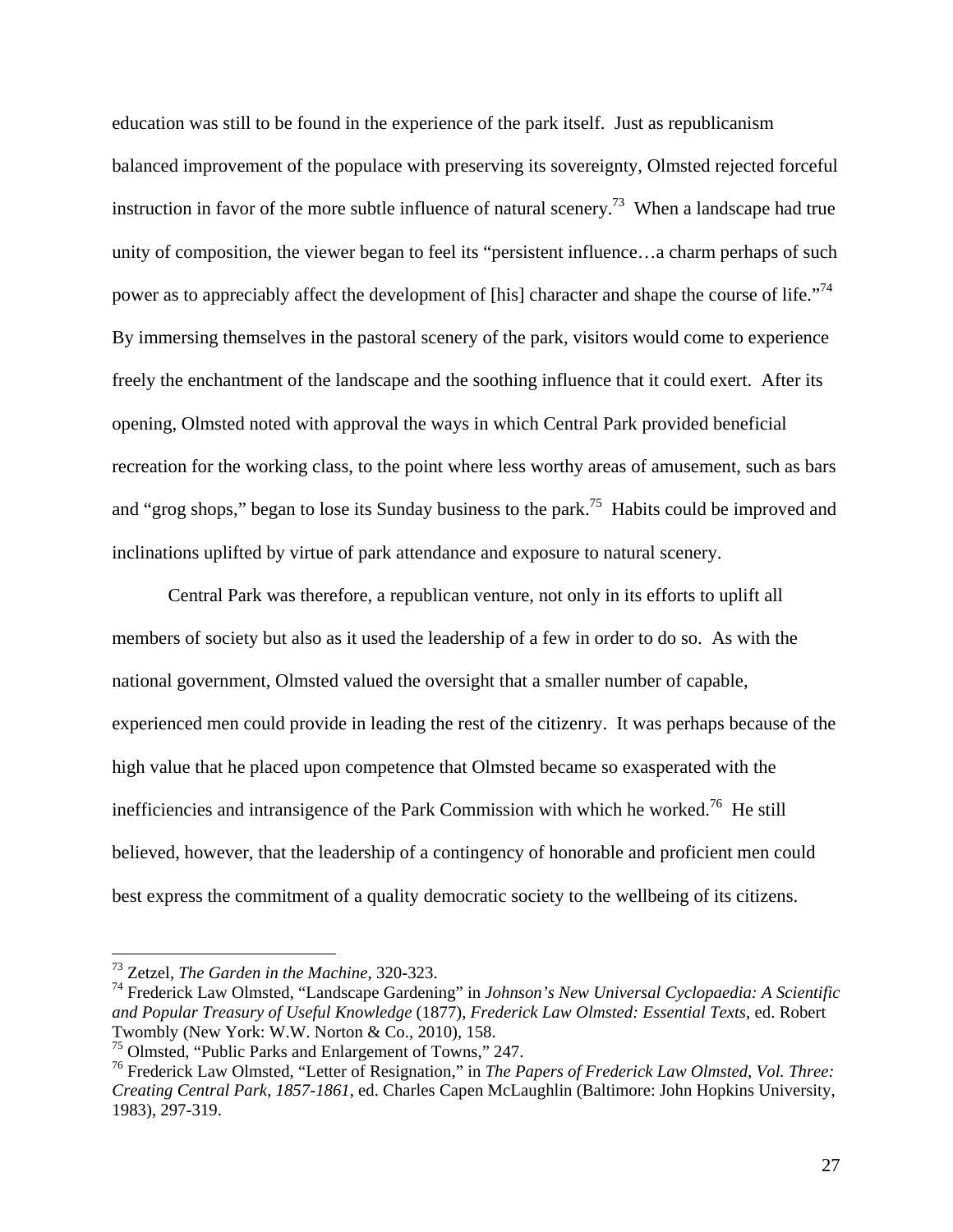This extended to parks as well, as the task of managing would "best rest with a small body of cultivated men, public-spirited…who should…be regarded as a board of trustees, and who, as such, should make it their first duty to hand down unharmed… the treasure of scenery which the city has placed in their care."77 It was the obligation of the cultivated and the capable to undertake the role of leaders and guides of the park experience.

Olmsted implemented this principle directly in Central Park by establishing a small force of Park Keepers whose task it was to keep the park running smoothly. These "guardians of order, decency and personal safety" were to function as caretakers and as a quasi police force. Perhaps the most significant of the keepers' tasks was to ensure that the park was put to its proper use. They were to be vigilant of any signs of rowdy behavior that might spoil the park experience for other visitors, as well as to prevent destruction of the park grounds. This included defacing benches or structures as well as walking on the grass. The keepers themselves were held to a very high standard of cleanliness and propriety, operating as they did under the expectation of wearing an untrammeled uniform as well as avoiding any chatter with visitors unless already spoken to.<sup>78</sup> Olmsted expected his men to be knowledgeable of the park as well and to be capable of directing visitors where they wished to go.<sup>79</sup> In this manner, they too fulfilled an educative function within the park and were responsible for guiding the public in their appreciation of the park grounds.

<sup>77</sup> Frederick Law Olmsted, "Parks, Parkways and Pleasure Grounds," in *Frederick Law Olmsted: Essential Texts*, ed. Robert Twombly (New York: W.W. Norton & Co., 2010), 314.

<sup>78</sup> Frederick Law Olmsted, "Notice of Park Regulations" in *The Papers of Frederick Law Olmsted, Vol. Three: Creating Central Park, 1857-1861*, ed. Charles Capen McLaughlin (Baltimore: John Hopkins University, 1983), 279.

<sup>79</sup> Frederick Law Olmsted, "Notice to Park Keepers" in *The Papers of Frederick Law Olmsted, Vol. Three: Creating Central Park, 1857-1861*, ed. Charles Capen McLaughlin (Baltimore: John Hopkins University, 1983), 279-80.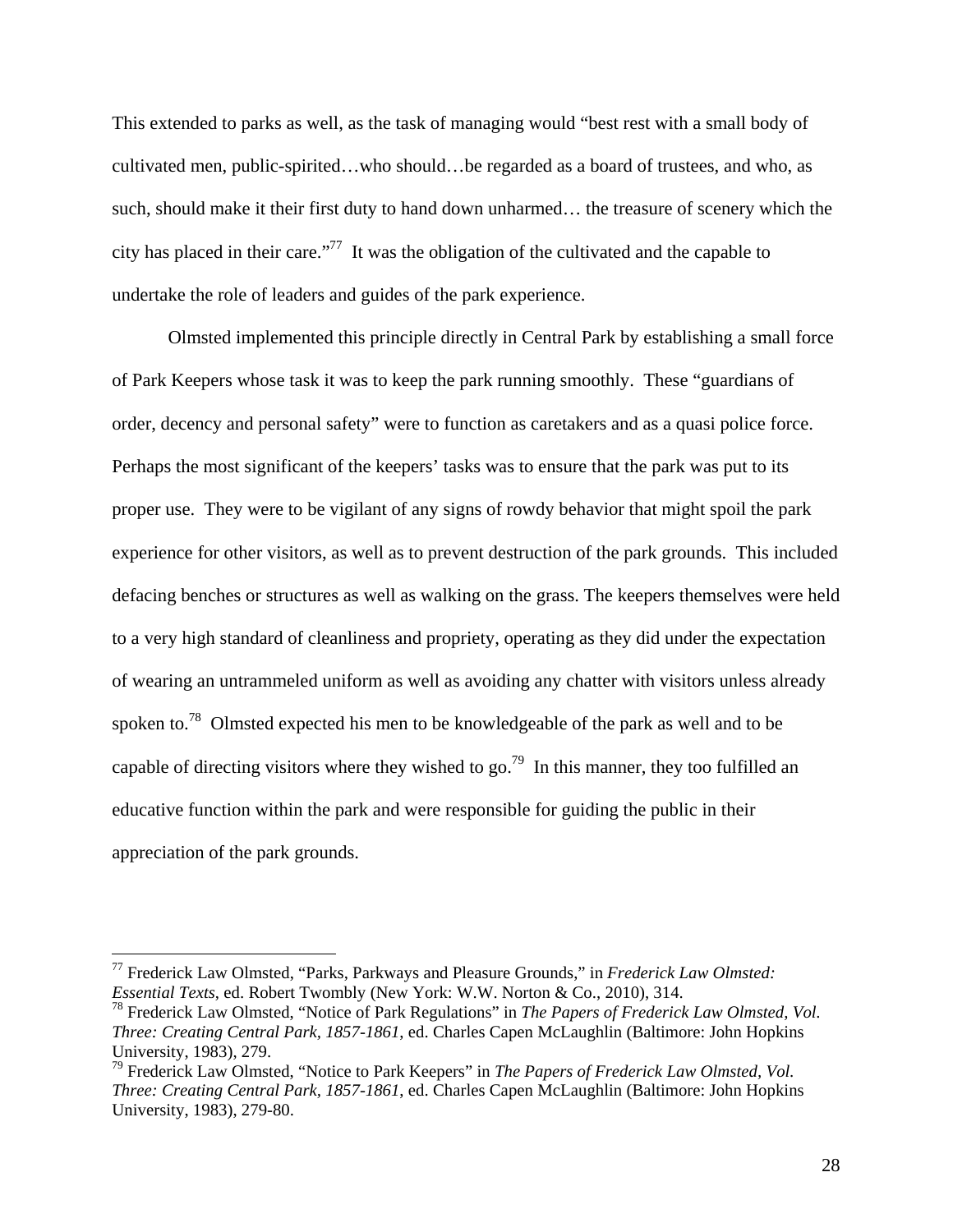Central Park would not be officially completed until 1873, but was open for visitors almost a decade before. It was an instant success. Visitors flocked to the park by the thousands, strolling along its paths and ice-skating on its pond. Articles in *Harper's Monthly* extolled the park as a marvelous benefit to the city at large and a "resort where thousands…of people, weary with the noise and the dust and tumult of the city street, come to rest and be refreshed."<sup>80</sup> Other writers noted the presence of a "democratic crowd" regularly milling around the mall, as gentlemen with their carriages, nurses with their children and families with their picnic baskets found their way to the park. Olmsted's desire for a "democratic institution" seemed realized, as one writer described the park as "a royal work, undertaken and achieved by the Democracy," revealing, he writes, the people's willingness to set aside their sovereignty for the sake of establishing a great public work and acting as a testimony to the viability and potential of popular government.<sup>81</sup>

What perhaps pleased and surprised people the most was the degree of order that the park commanded. Olmsted's desire to ensure social tranquility and educate the citizenry on the proper use of parks appeared to materialize, as he noted later that "no one who has closely observed the conduct of the people who visit the Park, can doubt that it exercises a distinctly harmonizing and refining influence upon the most unfortunate and most lawless classes of the city—an influence favorable to courtesy, self-control, and temperance."82 The Park Keepers were active in their duties of ensuring that people showed proper decorum toward the park features and Olmsted made careful record of the number of arrests made each year, most of

<sup>80</sup> Helen S. Conant, "A Ramble in Central Park," *Harper's New Monthly Magazine* 59 (1879): 692.

<sup>81 &</sup>quot;Cities and Parks with Special Reference to the New York Central Park," *Atlantic Monthly* 42 (1861), 422.

<sup>82</sup> Olmsted, "Public Parks and the Enlargement of Towns," 247.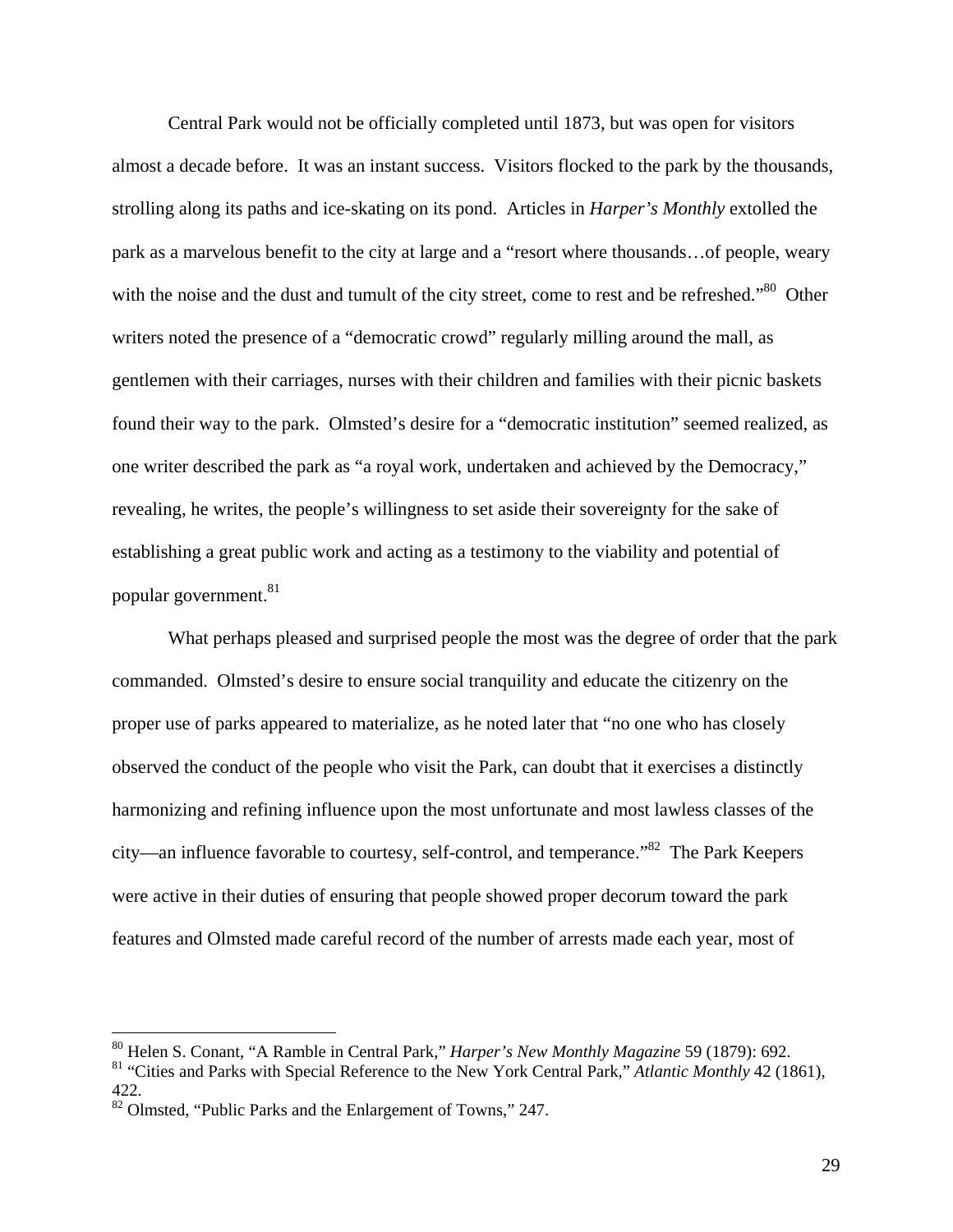which were in violation of commission ordinances or for disorderly conduct.<sup>83</sup> Journalist visitors to the park noted the delightful neatness that seemed to characterize everything from the paths to the shrubbery. Popular publications were in agreement with Olmsted's assessment that the park had to be maintained in part by ensuring that the ignorant who visited it were enlightened as to the proper use of such a pleasure ground. Yet the presence of the working class did not prove the disaster that many elite in the city had originally feared. Olmsted boasted in an 1860 letter that Central Park effectively refuted the "fallacy of cowardly conservatism," the notion that any sort of public institution would be spoiled by the coarse behavior of those in the lower class.<sup>84</sup> He would later declare that the same men concerned about allowing their families to safely walk in the park soon became some of the grounds' most assiduous visitors. $85$  The park was, in the minds of many of the leisurely classes, an ingenious "civilizing and humanizing influence" and functioned as a convenient and pleasurable improver of both health and spirits.<sup>86</sup>

The results of the park's completion were not exhaustively positive, however, and did not entirely fulfill the park's original vision. Olmsted's apparently manic desire for unity of composition and purposeful positioning frustrated those who wished to add more grandiose civic institutions such as museums and concert halls to the park, while his emphasis upon receptive recreation exasperated members of the community who wanted greater forums for athletic exercise. Because the primary goal of the park was to provide exposure to well articulated natural scenery and a sensation of moral and psychological uplift, Olmsted argued, overly

<sup>83</sup> Frederick Law Olmsted, "Incidents Report" in *The Papers of Frederick Law Olmsted, Vol. Three: Creating Central Park, 1857-1861*, ed. Charles Capen McLaughlin (Baltimore: John Hopkins University, 1983), 253.

<sup>84</sup> Frederick Law Olmsted, "Letter to James T. Fields" in *The Papers of Frederick Law Olmsted, Vol. Three: Creating Central Park, 1857-1861*, ed. Charles Capen McLaughlin (Baltimore: John Hopkins University, 1983), 270.

<sup>85</sup> Olmsted, "Public Parks and Enlargement of Towns," 243.

<sup>86</sup> A.H. Guernsey, "The Central Park of New York," *Harper's New Monthly Magazine* 33 (1866): 708.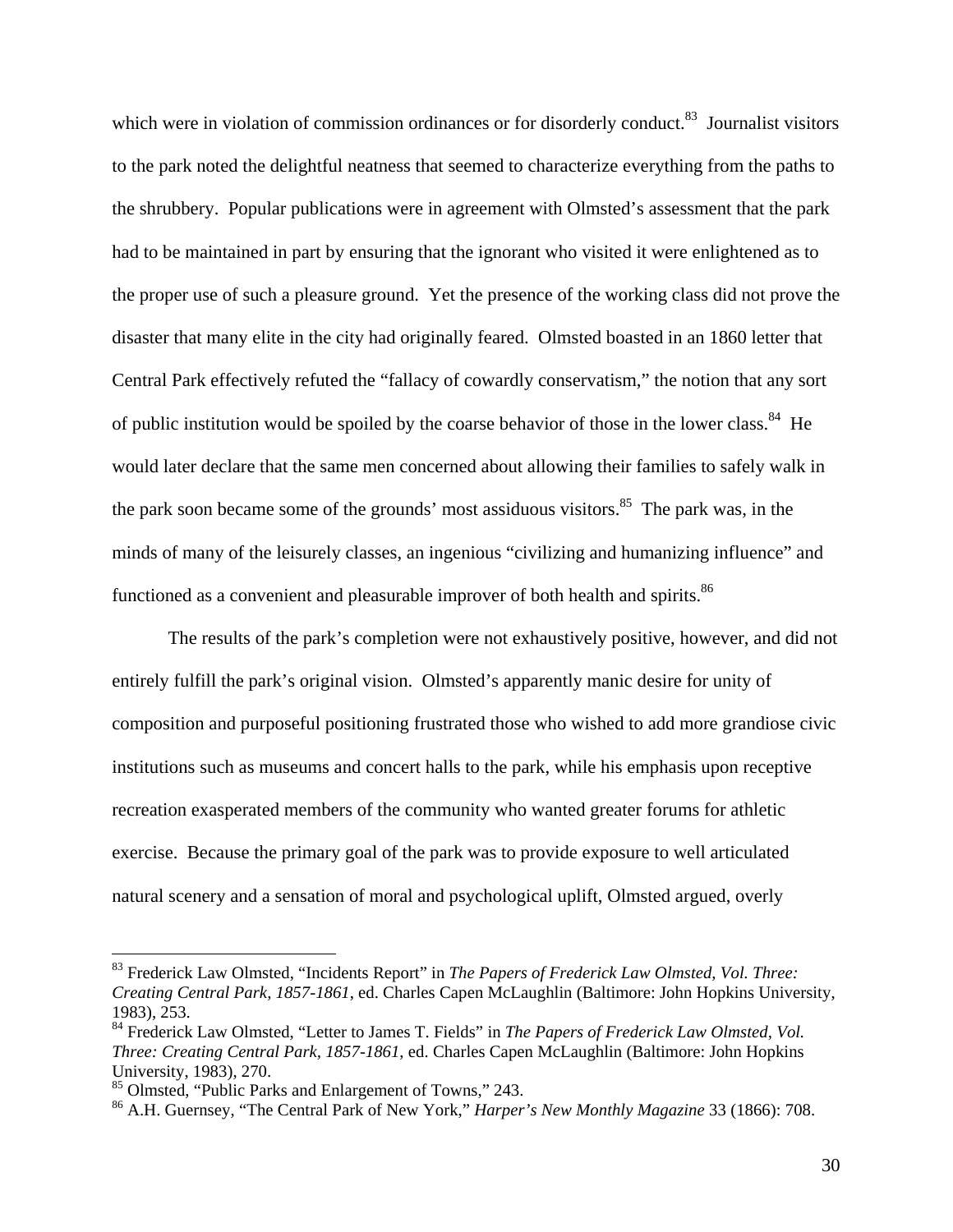exertive activities would be out of place.<sup>87</sup> Scholars have noted that this was one particular part of Central Park's design that struck against the working class specifically, as despite the appeal of strolling to the general public, Olmsted could not understand nor make allowances for the desire of many working class men especially, for more rigorous and rambunctious forms of exercise.<sup>88</sup> It is one of numerous reasons that Central Park was, in its initial years, much more attended by the elite and those of moderate wealth rather than the working class, as newspapers' excited declarations of democratic crowds clashed with prominent portrayals of the wealthy and absence of the poor on maps and pictures made of the park's grounds.<sup>89</sup> The park was, in the words of one journalist, "in harmony with the luxury of the rich" and the disparity in numbers between weekly upper and lower class visitors affirms this assessment.<sup>90</sup> Because of the work hours of those in the working class, Sundays saw the greatest numbers of them, but on the weekdays, carriages rather than pedestrians filled the park's paths. Finances also played a role as, despite the park's "democratic" central location, many families could not afford an outing to the park apart from special occasions and the relatively few holidays provided for workers were days of noticeably higher numbers of working class visitors.<sup>91</sup>

Although Central Park did not initially fulfill its cross class ideals, the reasons for this did not stem so much from Olmsted's desire to actively discriminate against a particular class of people as much as from his unyielding vision of what the park should be.<sup>92</sup> His plan for America's "People's Garden" was very much inclusive. Its inclusiveness was qualified, however, by the firm definitions of proper manners of park enjoyment that he and the Park

<sup>87</sup> Olmsted, "Public Parks and Enlargement of Towns," 260.

<sup>88</sup> Blodgett, "Conservative Reform," 881.

<sup>89 &</sup>quot;Central Park, N.Y." (1860), Library of Congress Digital Collection.

 $90$  "Cities and Parks," 423.

<sup>91</sup> Rosenzweig and Blackmar, *The Park and the People*, 232-233.

<sup>&</sup>lt;sup>92</sup> Zetzel, "The Garden in the Machine," 301.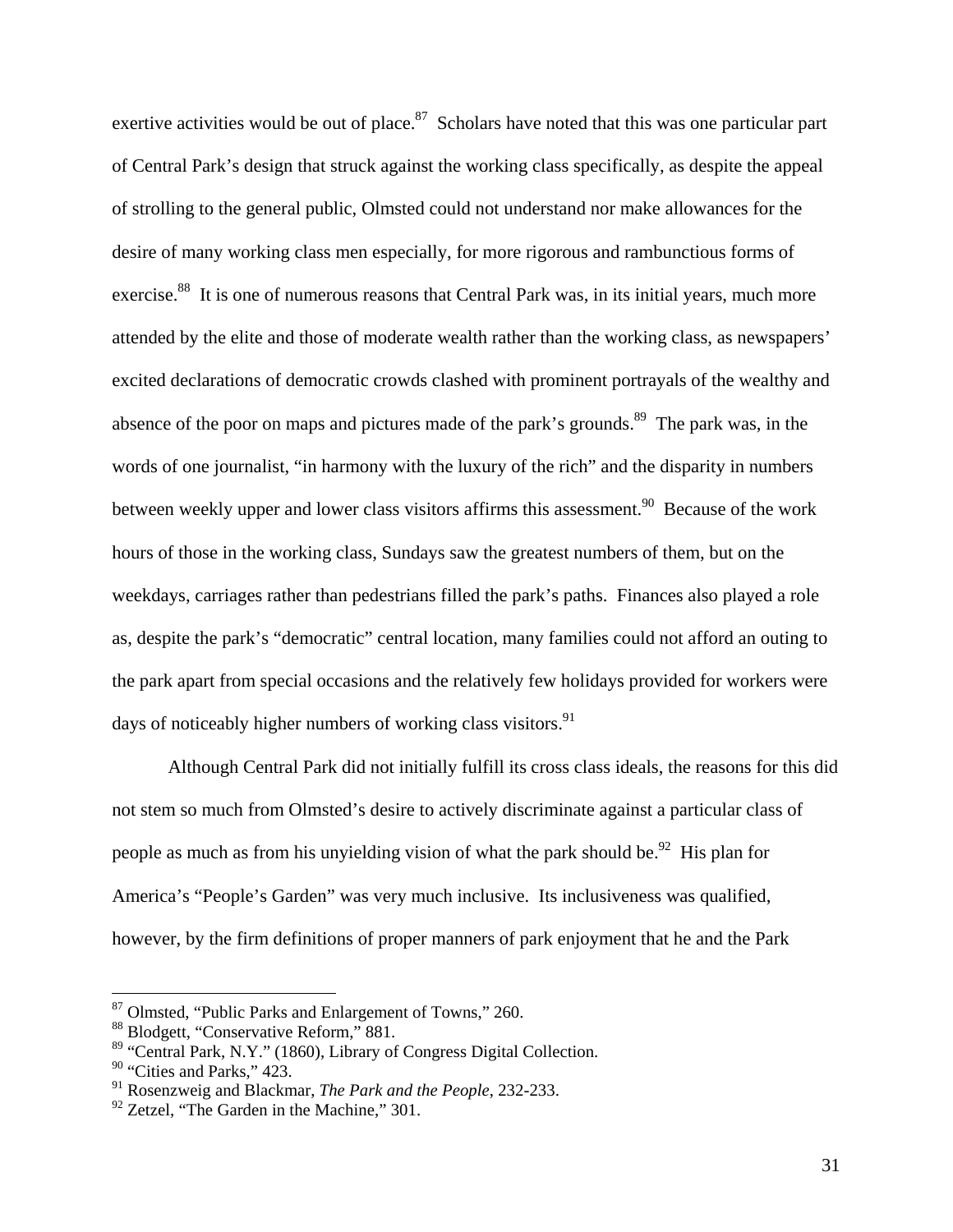Keeper force maintained. Olmsted's view of Central Park resonated with the classical republican tradition in its emphasis upon education, civic duty as well as the necessity of expertise in leadership and therefore, took on both the democratic inclusivity and the aristocratic elitism that this ideology embodies. Ultimately, it would be the stringent expectations of his vision that precluded its fulfillment, ignoring as it did many of the needs and preferences of those whom he, ironically, hoped that it would help the most.

Olmsted's career as a landscape architect began in earnest with New York's Central Park. The rest of Olmsted's projects would echo the similar ideals of unity, uplift and refreshment that his first project pursued, though as with the popular government that Olmsted sought to defend, his works would adapt to the changing needs around them. In Central Park, the grass was finally opened to pedestrian traffic, more buildings were constructed and game fields were eventually added to the undulating grounds. Olmsted's attitudes toward his first work reflected a man of strong aesthetic and complex social sensibilities. His vision remained, however, rooted in the classical republican notions of duty, education and leadership, the duty of the prosperous to assist the poor, the capacity for all to be educated in accordance with a specific set of ideals, and the obligation of those with understanding to lead those without. His works would also remain and Central Park would continue to draw multitudes of people under its shade. From its conception, it looked forward to the day when its rectangular stretch of green would be surrounded by a metropolis of millions, wherein urban dwellers, afflicted with the same weariness of nineteenth century New Yorkers, would seek out a "rural interlude" in the center of their city. If Olmsted were to have any influence, they would depart the better for their experience.

32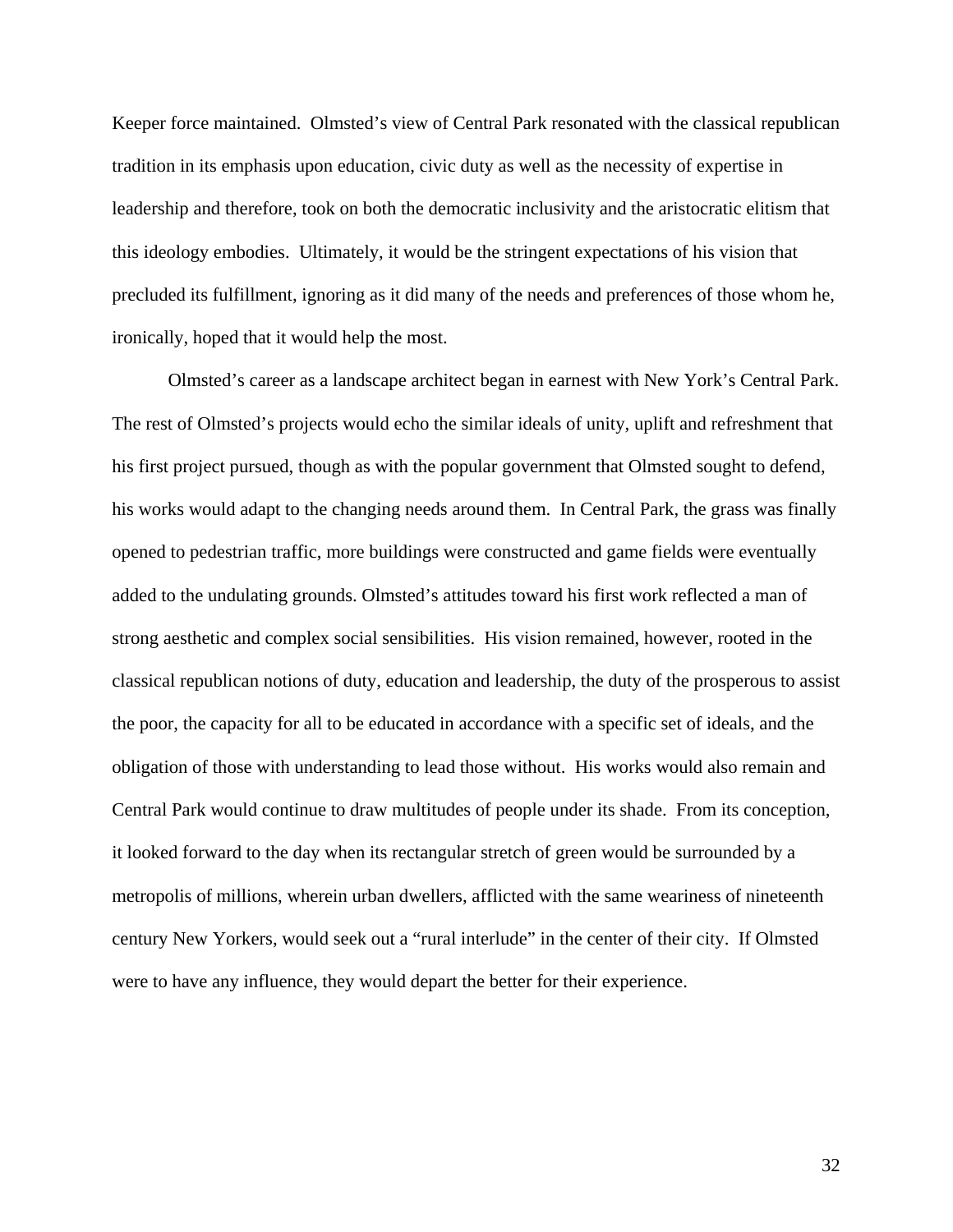## Works Cited

- Atwood, Sara. "John Ruskin on Education." The Encyclopedia of Informal Education. http://www.infed.org/thinkers/john\_ruskin.htm#cite (accessed November 23, 2012).
- Beveridge, Charles E., Paul Rocheleau, Paul and David Larkin. *Frederick Law Olmsted: Designing the American Landscape.* New York: Universe Publishing, 1998.
- Blodgett, Geoffrey. "Frederick Law Olmsted: Landscape Architecture as Conservative Reform," *The Journal of American History* 62 (1976): 869- 889.
- "Central Park, N.Y." (1860), *Library of Congress Digital Collection*. Accessed October 27, 2012. http://www.loc.gov/item/2011593042.
- "Cities and Parks with Special Reference to the New York Central Park," *Atlantic Monthly* 42 (1861): 416-430.
- Cockshut A.O.J. "Thomas Carlyle." Encyclopedia Britannica Online. http://www.britannica.com/EBchecked/topic/96126/Thomas-Carlyle (accessed November 23, 2012).
- Conant, Helen S. "A Ramble in Central Park," *Harper's New Monthly Magazine* 59 (1879): 689-701.
- Fein, Albert. *Frederick Law Olmsted and the American Environmental Tradition.* New York: George Braziller, 1972.
- Fein, Albert. *Landcape into Cityscape: Frederick Law Olmsted's Plans for a Greater New York City*. Ithaca: Cornell University Press, 1967.
- Guernsey, A.H. "The Central Park of New York." *Harper's New Monthly Magazine* 33 (1866): 794-800.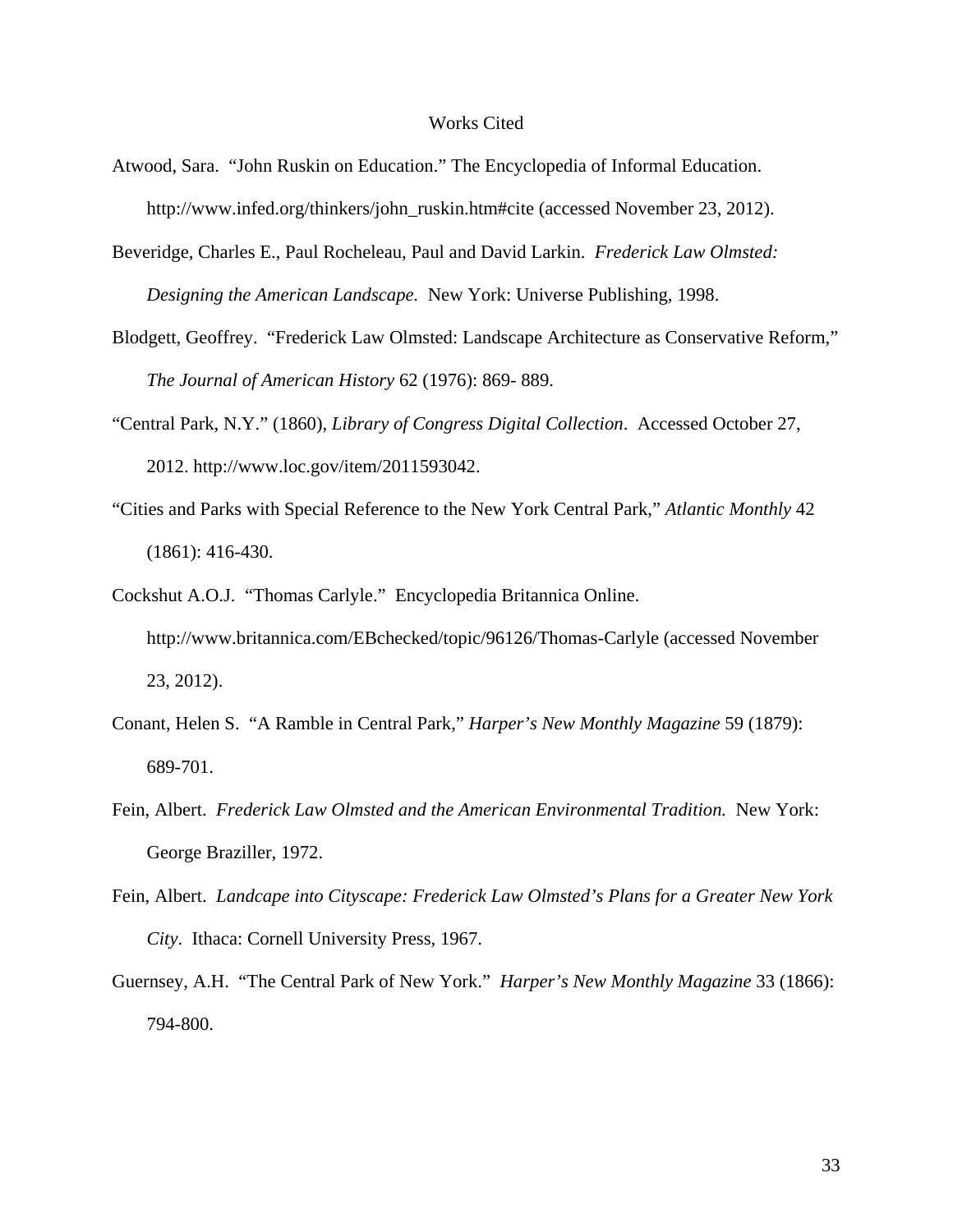- Hall, Lee. *Olmsted's America: An "Unpractical Man" and His Vision of Civilization*. Boston: Little, Brown, 1995.
- Lewis, Robert. "Frontier and Civilization in the Thought of Frederick Law Olmsted," *American Quarterly* 29 (1977): 385-403.
- McLaughlin, Charles Capen. "The Environment: Olmsted's Odyssey," *The Wilson Quarterly* 6 (1982): 78-87.
- McLaughlin, Charles Capen, ed., *The Papers of Frederick Law Olmsted, Vol. One: The Formative Years, 1822-1852*. Baltimore: John Hopkins University Press, 1977.
- McLaughlin, Charles Capen, ed., *The Papers of Frederick Law Olmsted, Vol. Three: Creating Central Park, 1857-1861*. Baltimore: John Hopkins University Press, 1983.
- Rogers, Elizabeth Barlow. *Landscape Design: A Cultural and Architectural History*. New York: Harry N. Abrams, 2001.
- Roper, Laura Wood. *FLO: A Biography of Frederick Law Olmsted*. Baltimore: John Hopkins University Press, 1973.
- Rosenzweig, Roy and Elizabeth Blackmar. *The Park and the People: A History of Central Park.* Ithaca: Cornell University Press, 1992.
- Rybczynski, Witold. "Why We Need Olmsted Again," *The Wilson Quarterly* 23 (1999): 15-21. Shrimpton, Nicholas. "John Ruskin." Encyclopedia Britannica Online. http://www.britannica.com/EBchecked/topic/513091/John-Ruskin (accessed November 23,
- Stevenson, Elizabeth. *Parkmaker: A Life of Frederick Law Olmsted*. New York: Macmillan Publishing Co., 1977.

2012).